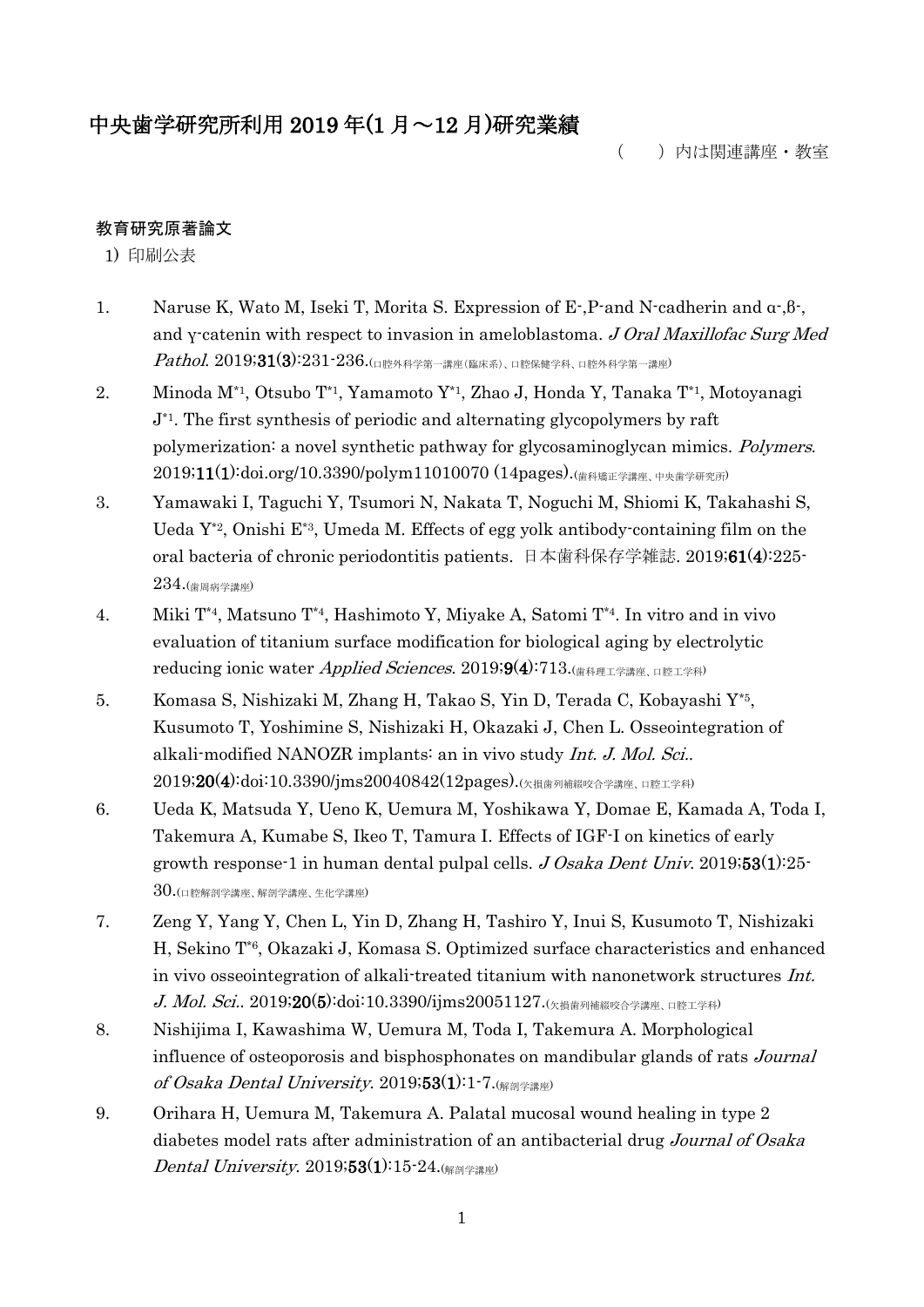- 10. Hirai Y, Domae E, Yoshikawa Y, Okamura H, Makino A<sup>\*7</sup>, Tomonaga K<sup>\*7</sup>. Intracellular dynamics of actin affects Borna disease virus replication in the nucleus. Virus Res. 2019;263:179-183.(生物学教室、生化学講座)
- 11. Hashimoto M, Honda Y. Effect of silver nanoparticle size on biofilm formation. J Biomater Tissue Eng. 2019;9(4):450-455.(口腔保健学科、中央歯学研究所)
- 12. Hada T, Shimamura C, Hayata S, Uemura M, Takemura A. Ramification patterns of the subclavian branches as the subclavian artery passes through the scalenus anterior muscle Journal of Osaka Dental University. 2019;53(1):49-54.(学部生、解剖学講座)
- 13. Shintani T, Domae E, Yoshikawa Y, Kamada A, Ikeo T. Effect of serine protease trypsin on the interaction of RANKL and RANK. Journal of Osaka Dental  $University$ . 2019;53(1):9-14.( $4.44 \times 10^{19}$
- 14. Takemura A, Uemura M, Kawashima W, Toda I, Moriue K. Microvascular architecture of filiform papilla of lingual dorsum in the lion (*Panthera leo*). Journal of Osaka Dental University. 2019;53(1):95-102. $\left(\frac{1}{100}\right)$
- 15. Ujino D, Nishizaki H, Higuchi S, Komasa S, Okazaki J. Effect of plasma treatment of titanium surface on biocompatibility. Applied Science. 2019;9(11):2257-2257. $\left(\chi\right)$ 咬合学講座、口腔工学科)
- 16. Yin D, Komasa S, Yoshimine S, Sekino T\*6, Okazaki J. Effect of mussel adhesive protein coating on osteogenesis in vitro and osteointegration in vivo to alkali-treated titanium with nanonetwork structures. Int J Noanomedicine. 2019;14:3831-3843. $\alpha$ 列補綴咬合学講座)
- 17. Wen L, Hashimoto Y, Honda Y, Peiqi Li, Yao Y<sup>\*8</sup>, Zhao Z<sup>\*8</sup>, Matsumoto N. Accelerated construction of an in vitro model of human periodontal ligament tissue: vacuum plasma combined with fibronectin coating and a polydimethylsiloxane matrix. Peer J. 2019;7:doi: 10.7717/peerj.7036 (20pages).(歯科矯正学講座、歯科理工学講座、中央歯学研究 所、口腔インプラント学講座)
- 18. Ueda M, Hashimoto Y, Honda Y, Baba S, Morita S. Comparison of the characteristics of mesenchymal stem-like cells derived by integration-free induced pluripotent stem cells in different single-cell culture media under feeder-free conditions. Med Mol  $\emph{Morphol.}$   $2019;52(3):147$ - $155.$ (口腔外科学第一講座、歯科理工学講座、中央歯学研究所、口腔インプラント学講座)
- 19. 中西 功, 戸田 伊紀, 竹村明道. ラット骨欠損の治癒過程におけるウロココラーゲンの効果 日 本口腔インプラント学会誌. 2019;32(2):148-155.(解剖学講座)
- 20. Imai K, Hashimoto Y, Akiyama M, Shirai T, Nakai M, Yokoyama T, Yoshida T, Zennyu M, Kashiwagi K, Nishikiori R, Shuto T, Han X, Yamamoto K. Influence of fluoride-corroded Ti-6Al-4V alloy on cell differentiation and cell viability. Nano  $\emph{Biomed.}$   $2019;11(1):29\emph{-}36.$ (再生医療学室、歯科理工学講座、有歯補綴咬合学講座、口腔工学科、歯科保存学講座)
- 21. Hashimoto M, Honda Y. Effect of gold nanoparticle size on bacterial cell attachment and initial biofilm formation. Nano Biomed. 2019;11(1):3-10. $\Box$  ERE ARE THE THE THE SET  $\Box$  and  $\Box$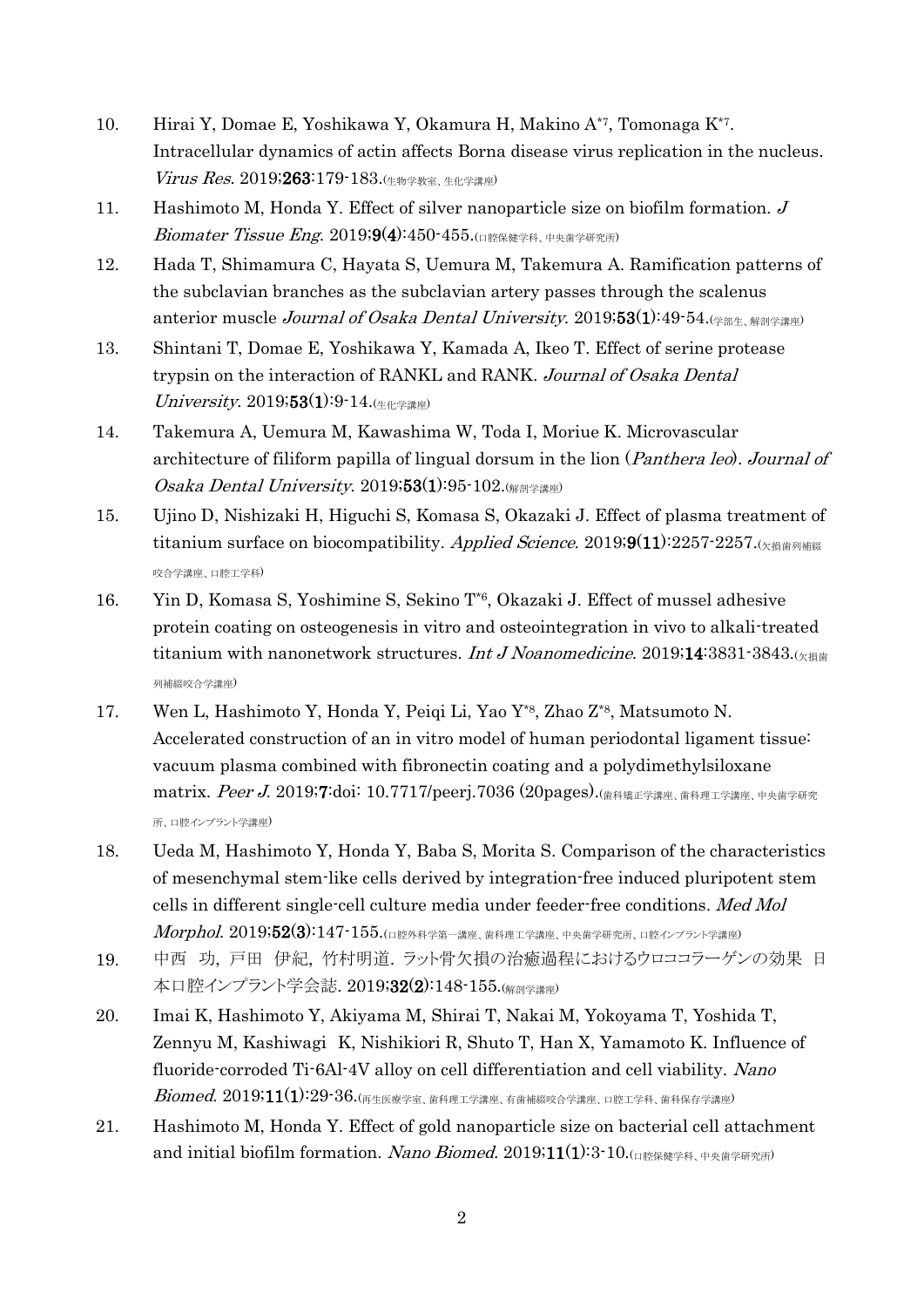- 22. Shirai T, Akiyama M, Hashimoto Y, Yoshida T, Kashiwagi K, Nishikiori R, Shuto T, Okamura T, Han X, Yamamoto K, Imai K. Cell viability of KF and NaF using cell recovery tests between two- and three-dimensional cultures using mouse-derived ES- $D3$  and 3T3 cells. *Nano Biomed*. 2019;11(1):37-42.(歯科理工学講座、有歯補綴咬合学講座、口腔工学科、口腔病理 学講座、歯科保存学講座、再生医療学室)
- 23. Matsuda Y, Okamura T, Tabata H, Yasui K, Tatsumura M, Kobayashi N, Nishikawa T, Hashimoto Y. Periodontal regeneration using cultured coral scaffolds in class II furcation defects in dogs. Jounal of Hard Tissue Biology. 2019;28(4):329-334. 座、口腔病理学講座、歯周病学講座、歯科矯正学講座、口腔インプラント学講座、歯科医学教育開発センター、歯科理工学講座)
- 24. Kobuchi Kenjiro, Kataoka K, Taguchi Y, Miyake T, Umeda M. Nasal double DNA adjuvant induces salivary FimA-specific secretory IgA antibodies in young and aging mice and blocks *Porphyromonas gingivalis* binding to a salivary protein. *BMC Oral* Health. 2019;19:188-196.(歯周病学講座、口腔衛生学講座)
- 25. Takeuchi T, Masuno K, Kato H, Taguchi Y, Umeda M, Okusa N, Tanaka A, Tominaga K. A human amelogenin-derived oligopeptide enhances osteogenic differentiation of human periodontal ligament stem cells. *J Hard Tissue Biol*.  $2019;28(3):251$ - $258$ .(口腔病理学講座、歯周病学講座、歯科医学教育開発センター、歯科法医学室、病理学室)
- 26. Nambu T, Wang D, Mashimo C, Maruyama H, Kashiwagi K, Yoshikawa K, Yamamoto K, Okinaga T. Nitric oxide donor modulates a multispecies oral bacterial community-an *in vitro* study. *Microorganisms.* 2019;7(9):353. (細菌学講座、歯科保存学講座、有歯補綴咬 合学講座)
- 27. Imai K, Kato H, Taguchi Y, Umeda M. Biological effects of shikonin in human gingival fibroblasts via ERK 1/2 signaling pathway. *Molecules*. 2019; $(24)$ :3542. $\left(\frac{18}{18}\right)$ 座)
- 28. Nishikawa I, Yoshikawa M, Miyamoto A\*9 , Nakama H, Maeda H. Transferrin promotes calcified nodule formation in rat bone marrow cell culture with dexamethasone.  $WJARR. 2019;3(2):46.54.$
- 29. Tanaka T\*1, Nakashima K\*1, Tsuji S\*1, Han X, Zhao J, Honda Y, Sakakibara K\*10 , Kurebayashi Y\*10 , Takahashi T\*10 , Suzuki T\*10 . Controlled synthesis of glycopolymers with pendant complex-type sialylglycopeptides and their binding affinity with a lectin and an influenza virus.  $Polym$ . Chem.. 2019;10(37):5124-5130. $\frac{1}{(\frac{1}{2} + \frac{1}{2})^{\frac{1}{2}}}$ 講座、中央歯学研究所)
- 30. 金山 愛加, 笹部 倫世, 山本 眸, 片岡 宏介, 吉松 英樹, 小柳 圭代, 南部 隆之, 沖永 敏則, 小野 圭昭, 河村 佳穂里, 土居 貴士, 三宅 達郎. ヒト口腔内細菌及び真菌に対する 歯木ニーム抽出液の抗菌効果. 歯科医学. 2019;82(2):72-80.(学部生、口腔衛生学講座、障がい者歯科、細菌学講 座)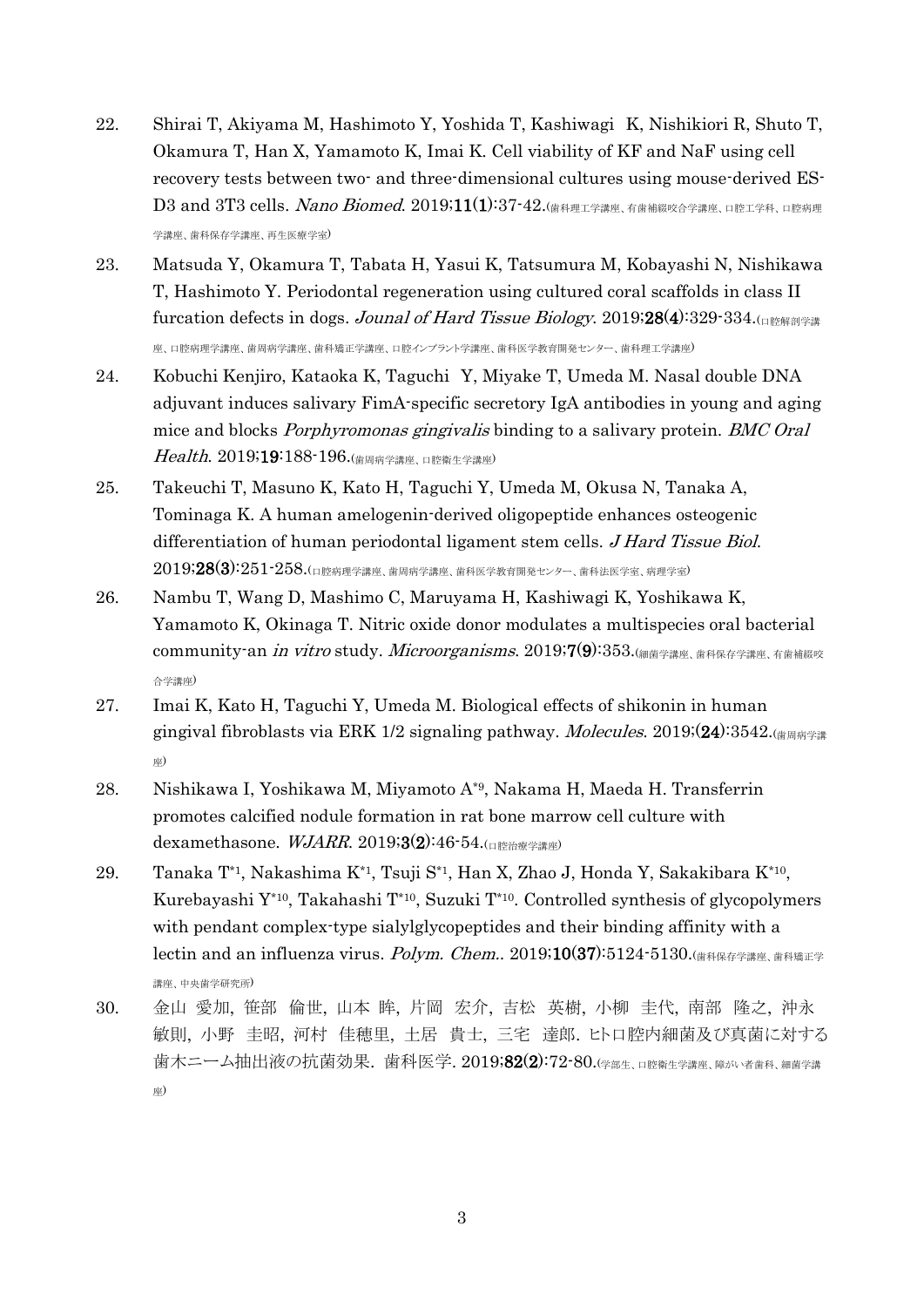- 31. 金山 愛加, 山本 眸, 笹部 倫代, 片岡 宏介, 吉松 英樹, 小柳 圭代, 南部 隆之, 沖永 敏則, 小野 圭昭, 河村 佳穂里, 土居 貴士, 三宅 達郎, 小野 圭昭. ヒト口腔内細菌およ び真菌に対する歯木ニーム抽出液の抗菌効果 歯科医学. 2019;82(2):72-80.(学部生、口腔衛生学講座、 障がい者歯科、細菌学講座)
- 32. Nishimura T, Shinonaga Y, Nagaishi C, Imataki R, Takemura M, Kagami K, Abe Y, Harada K, Arita K. Effects of powdery cellulose nanofiber addition on the properties of glass ionomer cement. Materials. 2019;12:DOI: 10.3390/ma12193077.(小児歯科学講座)
- 33. Nakajima K, Taguchi Y, Yamawaki I, Yamauchi N, Umeda M. Effects of photosensitizers in a high-power, red light-emitting diode irradiation on human gingival epithelial cells. J Osaka Dent Univ. 2019;53(2):109-113.
- 34. Hashimoto N, Yamawaki I, Taguchi Y, Azuma H, Umeda M. Effects of Porphyromonas gingivalis on oxidant stress of human bone marrow cells in vitamin E. J Osaka Dent Univ. 2019;53(2):133-139.(<sub>歯周病学講座</sub>)
- 35. Notomi T, Inubushi M, Nozaki T. Synaptotagmin VII affects RANKL-lysosomal vesicle fusion to the cell membrane in osteoblast-like cells. J Osaka Dent Univ.  $2019;53(2):141-147$ .(薬理学講座)
- 36. Inubushi M, Notomi T, Nozaki T. Retinoic acid promotes migration of MC3T3-E1 osteoblast-like cells via RARα signaling-mediated upregulation of profilin-1 expression. J Osaka Dent Univ. 2019;53(2):149-156. $\left(\frac{1}{2}\right)$
- 37. Fujimoto T, Inoue H, Hirano S, Goda S. Effect of bisphenol A exposure on spontaneous behavior using the elevated plus maze test. Journal of Osaka Dental  $University$ . 2019;53(2):187-192. ( $\#$  $#$  $\#$  $\#$
- 38. Yoshikawa Y, Yoshizawa T\*11 , Domae E, Hirai Y, Kamada A, Okazaki T\*12 , Ikeo T. Knockdown of sphingomyelin synthase 2 inhibits osteoclastogenesis by decreasing RANKL expression in mouse primary osteoblasts. *Biomed Res.*. 2019;40(5):189-196. $\left( \varepsilon \right)$ 化学講座、生物学教室)
- 39. Kato H, Taguchi Y, Yamawaki I, Ruan Y, Wu Q, Nakano Y, Tsumori N, Nakata T, Noguchi M, Umeda M. Amelogenin exon 5 peptide promotes cell proliferation and osteogenic differentiation in human dental pulp stem cells. Appl. Sci..  $2019(9):4425.$ (歯周病学講座)
- 40. Kobuchi K, Kataoka K, Miyake T. Nasal double DNA adjuvant induces salivary FimA-specific secretory IgA antibodies in young and aging mice and blocks Porphyromonas gingivalis binding to a salivary protein. *BMC Oral Health*. 2019;19:188-196.(歯周病学講座、口腔衛生学講座)
- 41. Hatoko M, Komasa S, Zhang H, Sekino T\*6, Okazaki J. UV treatment improves the biocompatibility and antibacterial properties of crystallized nanostructured titanium surface.  $I$ JMS. 2019;20:5991-5991. $\left( \frac{\chi_{\text{max}}}{\chi_{\text{max}}} \right)$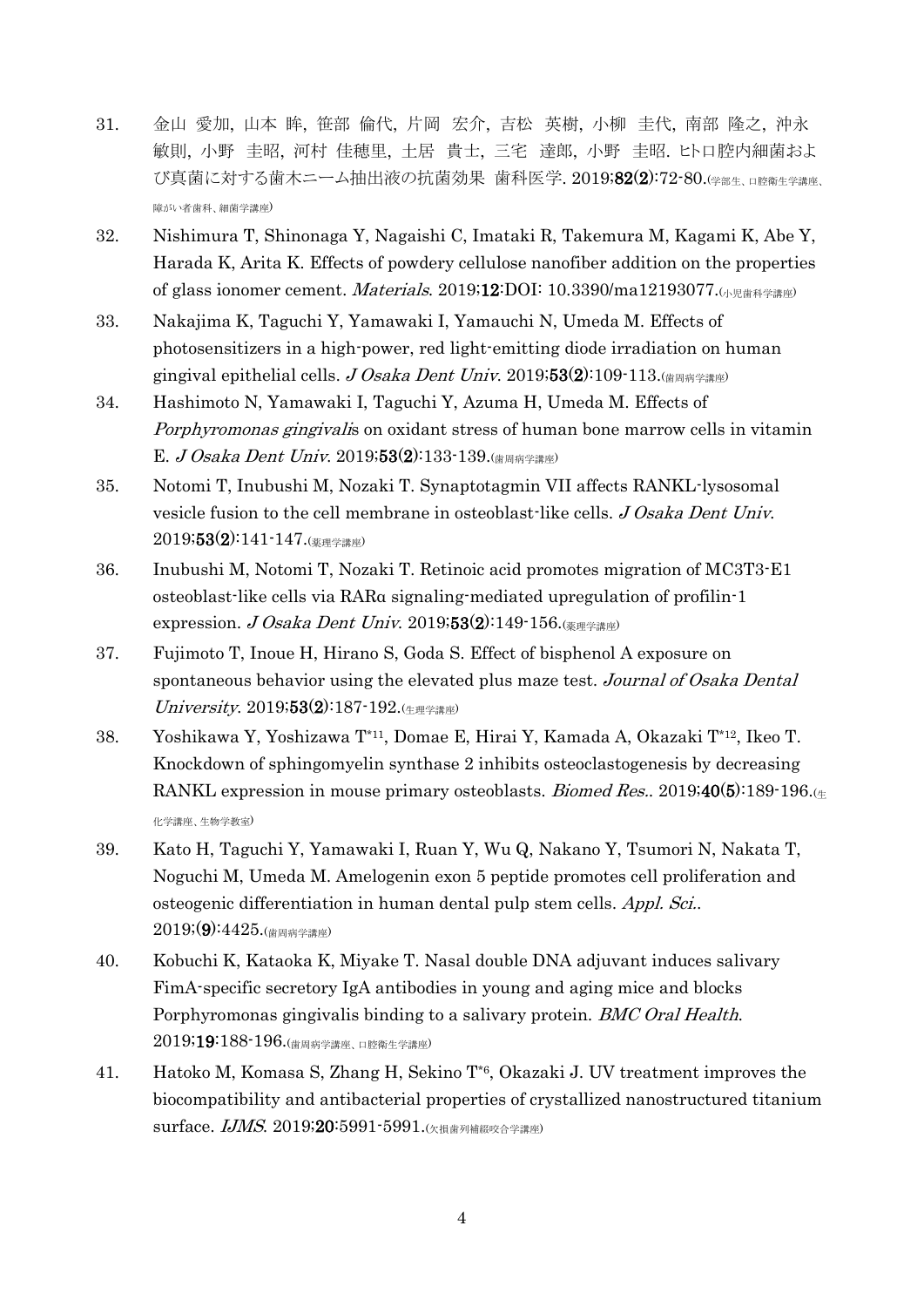- 42. Imura K, Hashimoto Y, Yoshikawa K, Okada M\*13, Yamamoto K. Application of hydroxyapatite nanoparticle-assembled powder using basic fibroblast growth factor as a pulp-capping agent. Dent Mater J. 2019;38(5):713-720. $\left($ 歯科理工学講座, 歯科保存学講座
- 43. Notomi T, Hiyama A, Nozaki T. Establishment of RANKL-highly sensitive RAW264 subclones in accordance with high expression of TPC2. J Transl Sci. 2019;6:doi: 10.15761/JTS1000357(4pages).(薬理学講座)
- 44. Notomi T, Hiyama A, Nozaki T. Role of zinc and zinc-modulated ion channels, ORAI1 and HCN in osteoclasts. J Transl Sci. 2019;6:doi: 10.15761/JTS1000359(4pages). $\frac{1}{2}$ 講座)
- 45. Huang A, Honda Y, Li PQ, Tanaka T\*1, Baba S. Integration of epigallocatechin gallate in gelatin sponges attenuates matrix metalloproteinase-dependent degradation and increases bone formation. *Int J Mol Sci.* 2019;20(23): doi: 10.3390/ijms20236042(14 pages).(口腔インプラント学講座、中央歯学研究所)
- 46. Imai K, Shirai T, Kashiwagi K, Hashimoto Y. Comparison of ES-D3 cell differentiation by three-dimensional culture using collagen and glass fibers by exposure to fine powder of tungsten carbide bar and diamond point. Nano Biomed.  $2019;11(2)\,65$ - $70.$ (再生医療学室、歯科理工学講座、有歯補綴咬合学講座)
- 47. Imai K, Kashiwagi K, Han X, Shirai T, Hashimoto Y. Effects of experimental silver alloy containing indium on the differentiation of mouse ES cells using artificial  $\mathrm{saliva.}\ \mathit{AA}\mathit{TEX.}\ 2019\text{:}24(2)\text{:}67\text{-}74.$ (再生医療学室、有歯補綴咬合学講座、歯科保存学講座、歯科理工学講座)
- 48. Shirai T, Hashimoto Y, Kashiwagi K, Imai K. Oxidative stress and cell viability of titanium dioxide nanoparticles in three-dimensional culture using collagen with tilapia scales. Nano Biomed. 2019;11(2):79-83.(歯科理工学講座、有歯補綴咬合学講座、再生医療学室)
- 49. Morikawa Y, Yasuo K, Ouchi S, Yoshikawa K, Yamamoto K. Effect of an experimental primer solution on bonding to resin blocks. 日歯保存誌. 2019;62(1):8-16.(歯科保存学講座)
- 50. Imataki R, Shinonaga Y, Nishimura T, Abe Y, Arita K. Mechanical and functional properties of a novel apatite-ionomer cement for prevention and remineralization of dental caries. *Materials.* 2019;12:DOI: 10.3990/ma12233998.(小児歯科学講座)
- 51. Zhao J, Honda Y, Tanaka T\*1, Hashimoto Y, Matsumoto N. Releasing behavior of lipopolysaccharide from gelatin modulates inflammation, cellular senescence, and bone formation in critical-sized bone defects in rat calvaria. Materials. 2019;13(1):doi: 10.3390/ma13010095 (18pages).( 歯科矯正学講座、中央歯学研究所、歯科理工学講座)
- 52. Okazaki  $Y^{*14}$ , Ishino  $A^{*15}$ , Higuchi S. Chemical, physical, and mechanical properties properties and microstructures of laser-sinterd Co-25Cr-5Mo-5W(SP2) and W-free Co-28Cr-6Mo alloys for dental. Materials. 2019;12(24):doi:10.3390-ma12244039  $(19$ pages). $(nP+1)$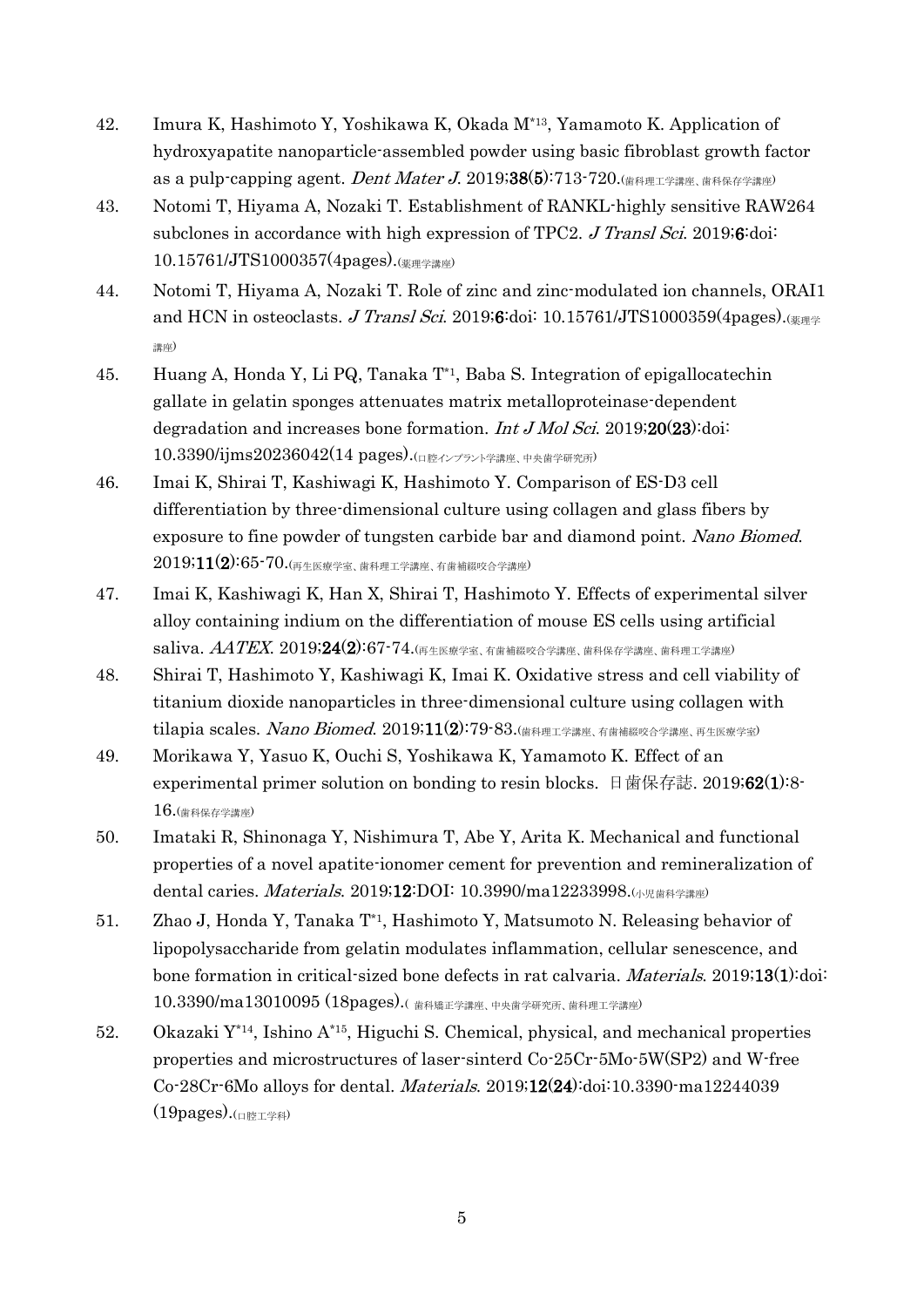2) 学会発表

- 1. 平井 悠哉, 朝長 啓造\*7 . ボルナ病ウイルスの RNP の機能発現における RNA ヘリカーゼの 機能解析. 8th Negative Strand Virus-Japan Symposium 2019.1.24; 宜野湾市 (牛物学教室)
- 2. 小正 聡, 佐藤 航, 陳 路沅, 尹 德栄, 曽 昱豪, 楊 元元, 高尾 誠二, 吉峰 茂樹, 西崎 宏, 岡崎 定司. チタンアパタイトドープ義歯床用材料の開発について. 第 11 回日本義歯ケ ア学会学術大会 2019.2.2; 東京 (欠損歯列補綴咬合学講座、口腔工学科)
- 3. 松本 卓巳, 三宅 晃子, 田代 悠一郎, 小正 聡, 吉峰 茂樹, 西崎 宏, 小正 裕, 岡崎 定司. 無発泡性義歯洗浄剤が義歯表面に付着した汚れの洗浄に及ぼす影響. 第 11 回日本 義歯ケア学会学術大会 2019.2.2; 東京 (欠損歯列補綴咬合学講座、口腔工学科、口腔保健学科)
- 4. 津田 進, 山尾 寿利, 吉川 美弘, 円山 由郷, 小村 晃広, 榮 徹也, 篠﨑 百合絵, 島岡 毅, 三代 敦子, 柳瀬 敏子, 藤原 眞一. Tricosafluorododecanoic acid によるヒドロキシア パタイトの表面改質の検討. 第 562 回大阪歯科学会例会 2019.2.16; 枚方市 (K学教室、学部生、生化 学講座、細菌学講座)
- 5. 野木 弥栄, 松本 和浩, 蝿庭 秀也, 谷本 啓彰, 鳥井 克典, 大下 修弘, 浜田 和子, 福 澤 美智子, 内藤 徹, 宮永 史子, 蒲生 祥子\*16, 山本 一世, 中嶋 正博. 歯科大学附属 病院における経口抗菌薬適正使用に関する意識調査. 第 34 回日本環境感染学会総会・学術 集会 2019.2.22; 神戸市 (薬剤科、口腔外科学第一講座、口腔外科学第二講座、歯科保存学講座、有歯補綴咬合学講座、歯科麻酔学講 座、歯科衛生士、看護師、歯科技工士、内科学講座)
- 6. 橋本 正則, 北川 晴朗\*17, 高橋 雄介\*17, 林 美加子\*17, 今里 聡\*17. S-PRG フィラーの細 胞毒性:粒子直接曝露と抽出液の比較評価. 生体機能性材料 S-PRG フィラー研究会 2019.3.22; 京都市 (口腔保健学科)
- 7. 笹山 智史, 原 朋也, 山田 陽一, 田中 知成\*1 , 本田 義知, 馬場 俊輔. ラット先天性顎裂 モデルにおける多能性前駆細胞を用いたエピガロカテキンガレート結合ゼラチンの骨形成. 第 18 回日本再生医療学会総会 2019.3.23; 神戸市 (ロ腔インプラント学講座、中央歯学研究所)
- 8. 失下 亜紀良\*18, 川上 隼人\*18, 河合 功治\*18, 橋本 正則. 金ナノ粒子の MMP 阻害効果と 細胞毒性. 日本薬学会 第 139 年会 2019.3.23; 千葉市 (ロ腔保健学科)
- 9. 高尾 誠二, 小正 聡, 尹 德栄, 楊 元元, 吉峰 茂樹, 岡崎 定司. ナノジルコニアへのプラ ズマ処理が細胞の初期接着に与える影響. 日本セラミックス協会 2019 年年会 2019.3.24; 東 京 (欠損歯列補綴咬合学講座)
- 10. 小正 聡, 西田 尚敬, 楠本 哲次, 西崎 宏, 岡崎 定司, 関野 徹\*6 . 埋入周囲組織の硬組 織・軟組織複合体への再生誘導を目指す新規材料. 日本セラミックス協会 2019 年年会  $2019.3.24$ ; 東京 (欠損歯列補綴咬合学講座、歯科保存学講座、口腔工学科)
- 11. 曽 昱豪, 小正 聡, 西田 尚敬, 陳 路沅, 張 泓灝, 岡崎 定司, 関野 徹\*6 . 生体足場材 料としての TNT の応用. 日本セラミックス協会 2019 年年会 2019.3.24; 東京 欠損歯列補綴咬合学講 座)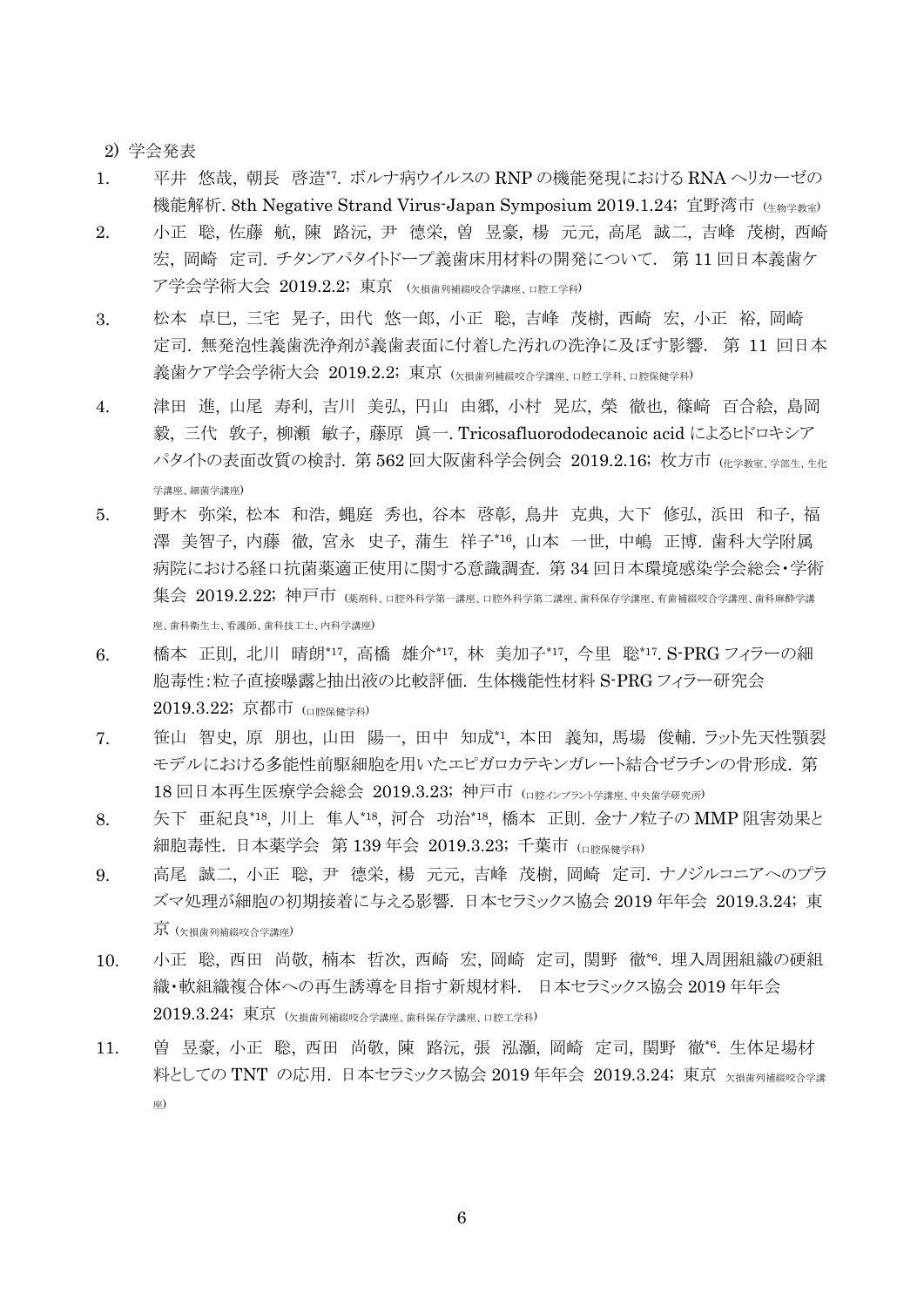- 12. 羽田 哲朗, 嶋村 知香, 早田 将大, 上村 守, 竹村 明道. 鎖骨下動脈が前斜角筋を貫くと きの鎖骨下動脈分枝の起始様相. 第 124 回日本解剖学会総会・全国学術集会 2019.3.28; 新潟市 (解剖学講座)
- 13. 上村 守. 鎖骨下動脈と前斜角筋の関係. 第 124 回日本解剖学会総会・全国学術集会 2019.3.29; 新潟市 (解剖学講座)
- 14. Takemura M, Shinonaga Y, Abe Y, Harada K, Arita K. Effects of hydroxyapatite incorporated in resin-modified glass-ionomer cement. First Asia Association for Disability and Oral Health 2019.4.13; Kaohsiung, Taiwan (小児歯科学講座)
- 15. 木村 一貴, 阪本 主, 大西 祐一, 赤根 昌樹, 岡村 友玄, 富永 和也, 中嶋 正博. 口腔 扁平上皮癌における HGF/c-Met シグナル伝達経路の EMT および転移能への影響につい て.第 73 回日本口腔科学会学術集会 2019.4.20; 川越市 (ロ腔外科学第二講座、ロ腔病理学講座)
- 16. 辻 要, 仲間 ひとみ, 島田 明子, 今井 美季子, 小滝 真也, 上田 衛, 石川 敬彬, 河野 多香子, 吉田 博昭, 井関 富雄. 当院における自家歯牙移植のチームアプローチと臨床統計 学的検討. 第 73 回日本口腔科学会学術集会 2019.4.20; 川越市 (ロ腔外科学第一講座 ロ腔治療学講座 高齢者歯科学講座、口腔リハビリテーション科、歯科放射線学講座、口腔保健学科)
- 17. 笹山 智史, 原 朋也, 田中 知成\*1 , 本田 義知, 馬場 俊輔. 多能性前駆細胞を播種した EGCG 結合ゼラチンのラット先天性顎裂内での骨形成挙動. 日本歯科理工学会第 73 回学術 講演会 2019.4.20; 東京 (口腔インプラント学講座、中央歯学研究所)
- 18. 橋本 正則, 本田 義知. 金ナノ粒子の粒径と菌体付着および初期バイオフィルム形成阻害の 関係. 第 73 回日本歯科理工学会学術講演会 2019.4.21; 東京 (口腔保健学科、中央歯学研究所)
- 19. 南野 智紀\*19 , 平井 瑞樹\*19 , 橋本 典也, 吉川 一志, 本津 茂樹\*19. E:YAG レーザーデポ ジション法を用いたエナメル質の修復. 第 73 回日本歯科理工学会学術講演会 2019.4.21; 東京 (歯科理工学講座)
- 20. Maruyama H, Nambu T, Mashimo C, Matsumura Y\*20 , Enomoto Y\*20 , Okinaga T. The effect of metal nanocomposite beads on oral bacterial flora. 第 92 回日本細菌学会総会 2019.4.24; 札幌市 (細菌学講座)
- 21. 池田 千浦子, 竹内 友規, 富永 和也, 岡村 友玄, 西川 哲成, 樋口 鎮央, 伊達岡 聖, 松田 哲史. サンゴ外骨格由来試作カスタムメイド骨補填剤の生体親和性. 第 108 回日本病理 学会総会 2019.5.9;東京 (口腔病理学講座、歯科医学教育開発センター、口腔工学科、口腔解剖学講座)
- 22. 小正 聡, 楠本 哲次, 波床 真依, 尹 德栄, 西崎 宏, 吉峰 茂樹, 小正 裕, 岡崎 定司, 川添 堯彬. インプラント周囲の硬組織・歯周組織複合体への再生誘導.日本補綴歯科学会第 128 回学術大会 2019.5.11; 札幌市 (欠損歯列補綴咬合学講座、口腔工学科、口腔保健学科、学長)
- 23. 松本 卓巳, 小正 聡, 高尾 誠二, 曽 昱豪, 楊 元元, 畦崎 泰男, 吉峰 茂樹, 岡崎 定 司. ナノジルコニア材料を応用した部分床義歯製作の検討. 日補綴誌. 日本補綴歯科学会第 128 回学術大会 2019.5.11; 札幌市 (欠損歯列補綴咬合学講座)
- 24. 宇治野 大雅, 西崎 宏, 樋口 鎮央, 小正 聡, 岡崎 定司. 純チタン金属表面への大気圧 プラズマ処理が生体適合性に与える影響について.日本補綴歯科学会第 128 回学術大会 2019.5.11; 札幌市 (口腔工学科、欠損歯列補綴咬合学講座)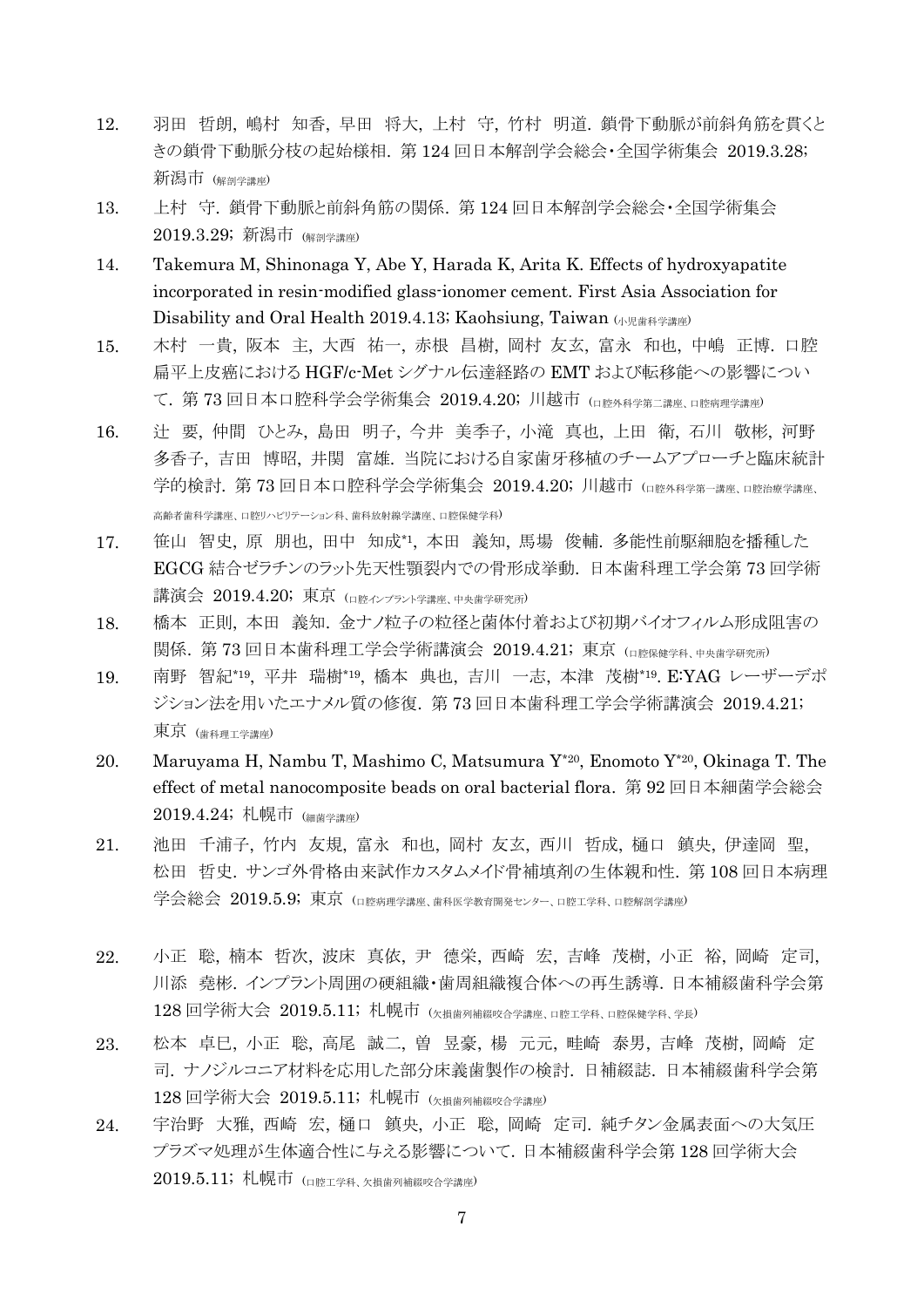- 25. 柴田 駿亮, 鳥井 克典, 吉川 佑輔, 藤木 傑, 福本 貴宏, 田中 順子, 田中 昌博. ジル コニアを用いたテレスコープクラウンの水中環境下での維持力. 日本補綴歯科学会第 128 回学 術大会 2019.5.11; 札幌市 (有歯補綴咬合学講座)
- 26. 三宅 晃子, 小正 聡, 田代 悠一郎, 松本 卓巳, 首藤 崇裕, 吉峰 茂樹, 岡崎 定司, 小 正 裕. QCM 装置を用いた義歯洗浄剤の洗浄効果の評価. 日本補綴歯科学会第 128 回学 術大会 2019.5.11; 札幌市 (口腔工学科、欠損歯列補綴咬合学講座、口腔保健学科)
- 27. 池内 慶介, 海原 卓也, 佐藤 正樹, 藤井 孝政, 鳥井 克典, 田中 順子, 田中 昌博. 咬 合印象体の直接光学計測による支台歯の形状再現性ー石膏模型計測との比較ー、日本補綴 歯科学会第 128 回学術大会 2019.5.11; 札幌市 (有歯補綴咬合学講座)
- 28. 伊藤 多佳男\*21, 山崎 友起子\*21, 小川 徹\*21, 洪 光\*22, 田中 裕之\*23, 橋場 洋美\*23, 相 澤 將之\*24, 平田 広一郎\*24, 坂田 英武\*24, 夕田 貞之\*25, 和田 訓\*26, 樋口 鎮央, 濱田 泰三\*21, 佐々木 啓一\*21. セルロースナノファイバー成形体への疎水性付与についての検討. 日本補綴歯科学会第 128 回学術大会 2019.5.11; 札幌市 (ロ腔工学科)
- 29. 西村 元彦, 三宅 晃子, 小正 聡, 岡崎 定司, 小正 裕. QCM 装置を用いた義歯表面へ の LPS 付着の検討. 日本補綴歯科学会第 128 回学術大会 2019.5.12; 札幌市 (x指歯列補経咬 合学講座、口腔工学科、口腔保健学科)
- 30. 楊 元元, 張 泓灝, 小正 聡, 陳 路沅, 曽 昱豪, 高尾 誠二, 松本 卓巳, 李 敏, 楠本 哲次, 西崎 宏, 吉峰 茂樹, 岡崎 定司. 純チタン金属をコーティングした PEEK 材料へナ ノ構造析出条件の検討.日本補綴歯科学会第 128 回学術大会 2019.5.12; 札幌市 (欠損歯列補綴 咬合学講座、口腔工学科)
- 31. 高尾 誠二, 小正 聡, 上り口 晃成, 曽 昱豪, 楊 元元, 松本 卓巳, 楠本 哲次, 吉峰 茂 樹, 西崎 宏, 小正 裕, 岡崎 定司. 濃アルカリ処理を施したナノジルコニアへの大気圧プラ ズマ処理が与える影響について.日本補綴歯科学会第 128 回学術大会 2019.5.12; 札幌市 (欠損歯列補綴咬合学講座、口腔工学科、口腔保健学科)
- 32. 曽 昱豪, 小正 聡, 陳 路沅, 楊 元元, 高尾 誠二, 松本 卓巳, 閆 思璠, 西崎 宏, 吉峰 茂樹, 岡崎 定司. 濃アルカリ処理を施した純チタンへの大気圧プラズマ処理が生体適合性に 与える影響. 日本補綴歯科学会第 128 回学術大会 2019.5.12; 札幌市 (K損歯列補綴咬合学講座 ロ腔 工学科)
- 33. 上田 晶子, 小正 聡, 四方 教子, 山本 さつき, 吉峰 茂樹, 岡崎 定司. 臨床経験年数の 違いがチェアタイムに与える影響について. 日本補綴歯科学会第 128 回学術大会  $2019.5.12$ ; 札幌市 (<sub>欠損歯列補綴咬合学講座)</sub>
- 34. 糸田 理沙, 宮園 将也, 山本 真由, 鳥井 克典, 田中 順子, 田中 昌博. 歯の露出した笑 顔が人の印象に及ぼす影響 -SD プロフィールによる男女での比較-. 日本補綴歯科学会第 128 回学術大会 2019.5.12; 札幌市 (有歯補綴咬合学講座)
- 35. 佐古 員基, 佐藤 正樹, 佐古 好正, 神田 龍平, 吉江 啓, 大塚 佳代子, 田中 昌博. 臼 歯中間欠損部のインプラント支持固定性補綴装置と近遠心隣接歯の咬合近接距離の比較. 日 本補綴歯科学会第 128 回学術大会 2019.5.12; 札幌市 (右歯神經咬合学講座)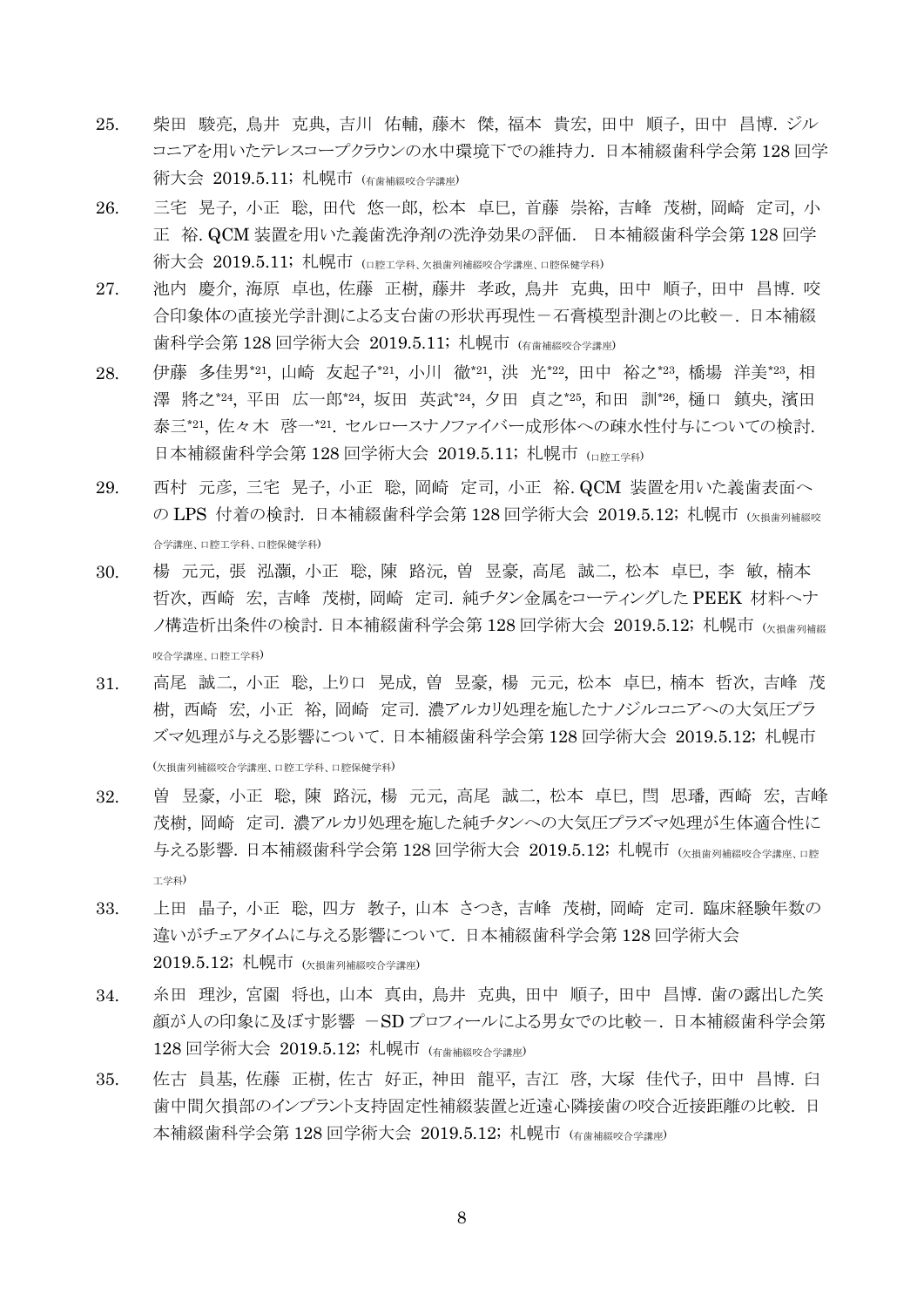- 36. 片岡 宏介, 國友 栄治\*27 , 吉松 英樹, 土居 貴士, 上根 昌子, 三宅 達郎. ヒノキチオー ル経鼻投与後における老齢マウス唾液 IgA 抗体分泌の影響. 第 68 回日本口腔衛生学会・総 会 2019.5.23; 大津市 (口腔衛生学講座、障がい者歯科)
- 37. 加納 慶太, 上根 昌子, 土居 貴士, 片岡 宏介, 三宅 達郎. 骨吸収抑制薬関連顎骨壊死 の治療法治療成績に関する検討. 第68回日本口腔衛生学会・総会 2019.5.23; 大津市 (□me 衛生学講座)
- 38. 金山 愛加, 笹部 倫世, 山本 眸, 片岡 宏介, 吉松 英樹, 小渕 健二朗, 土居 貴士, 神 光一郎, 上根 昌子, 三宅 達郎. 口腔微生物に対する歯木ニーム抽出液と抗菌・抗真菌薬剤 感受性の比較 第 68 回日本口腔衛生学会・総会 2019.5.23; 大津市 (学部生、口腔衛生学講座、障がい者歯 科、歯周病学講座、口腔保健学科)
- 39. 三宅 達郎, 片岡 宏介, 河村 佳穂里, 土居 貴士, 吉松 英樹. ヒノキチオール経鼻投与後 における老齢マウス唾液 IgA 抗体分泌の影響. 第 68 回日本口腔衛生学会総会 2019.5.23; 大津市 (口腔衛生学講座)
- 40. 土居 貴士, 上根 昌子, 神 光一郎, 片岡 宏介, 三宅 達郎. 早期の歯の酸触症の診査方 法の検討. 第 68 回日本口腔衛生学会・総会 2019.5.24; 大津市 (ロ腔衛生学講座、ロ腔保健学科)
- 41. 橋本 直季, 山脇 勲, 田口 洋一郎, 東 仁, 梅田 誠. ビタミン E 添加状態の Porphyromonas gingivalis がヒト骨髄間葉系細胞の酸化ストレスに及ぼす影響. 第 62 回春 季日本歯周病学会学術大会 2019.5.25; 横浜市 (歯周病学講座)
- 42. 嘉藤 弘仁, 田口 洋一郎, 今井 一貴, 阮 亜茹, 塩見 慧, 小渕 健二朗, 髙橋 宰達, 山 内 伸浩, 山脇 勲, 梅田 誠. ラット象牙芽細胞様細胞(KN-3)に対するアメロジェニンペプチ ドの影響. 第62回春季日本歯周病学会学術大会 2019.5.25; 横浜市 (歯周病学講座)
- 43. 河東 里奈, 川本 章代, 濵田 吉宏, 井戸垣 潤, 右遠 英悟, 上田 章浩, 西岡 良子, 廣 田 秀逸, 髙橋 一也. 歯肉溝滲出液中エクソソーム内包 miRNA を用いた歯周疾患マーカー の探索. 第30回日本老年歯科医学会学術大会 2019.6.8; 仙台市 (高齢者歯科学講座)
- 44. 眞砂 彩子, 並河 大裕, 南部 隆之, 沖永 敏則, 髙橋 一也. プロテアーゼ含有タブレット摂 食と舌清掃による口腔常在菌叢の変化. 第 30 回日本老年歯科医学会学術大会 2019.6.8; 仙台市 (高齢者歯科学講座、細菌学講座)
- 45. 嶋村 知香, 羽田 哲朗, 早田 将大, 上村 守, 川島 渉, 戸田 伊紀. 鎖骨下動脈が前斜 角筋を貫くときの鎖骨下動脈分枝の起始様相. 第 563 回大阪歯科学会 6 月例会 2019.6.8; 枚方市 (解剖学講座)
- 46. 川島 渉, 上村 守, 西嶋 一路, 戸田 伊紀. ラット下顎腺における骨粗鬆症及びビスホスホ ネート製剤の形態学的影響. 第 563 回大阪歯科学会6月例会 2019.6.8; 枚方市 (解剖学講座)
- 47. 藤木 傑, 鳥井 克典, 佐藤 正樹, 田中 順子, 田中 昌博. ジルコニアの表面粗さが静止摩 擦係数およびテレスコープクラウンの維持力に及ぼす影響. 第 563 回大阪歯科学会例会 2019.6.8; 枚方市 (有歯補綴咬合学講座)
- 48. 森本 伊視, 本橋 具和, 正重 裕一, 藤井 智子, 安井 大樹, 閔 理泓, 大西 祐一, 中嶋 正博. 三次元有限要素法を用いた 5mm と 10mm の前方移動時における生体力学的解析. 第 28 回日本顎変形症学会総会·学術大会 2019.6.9; 東京 (ロ腔外科学第二講座)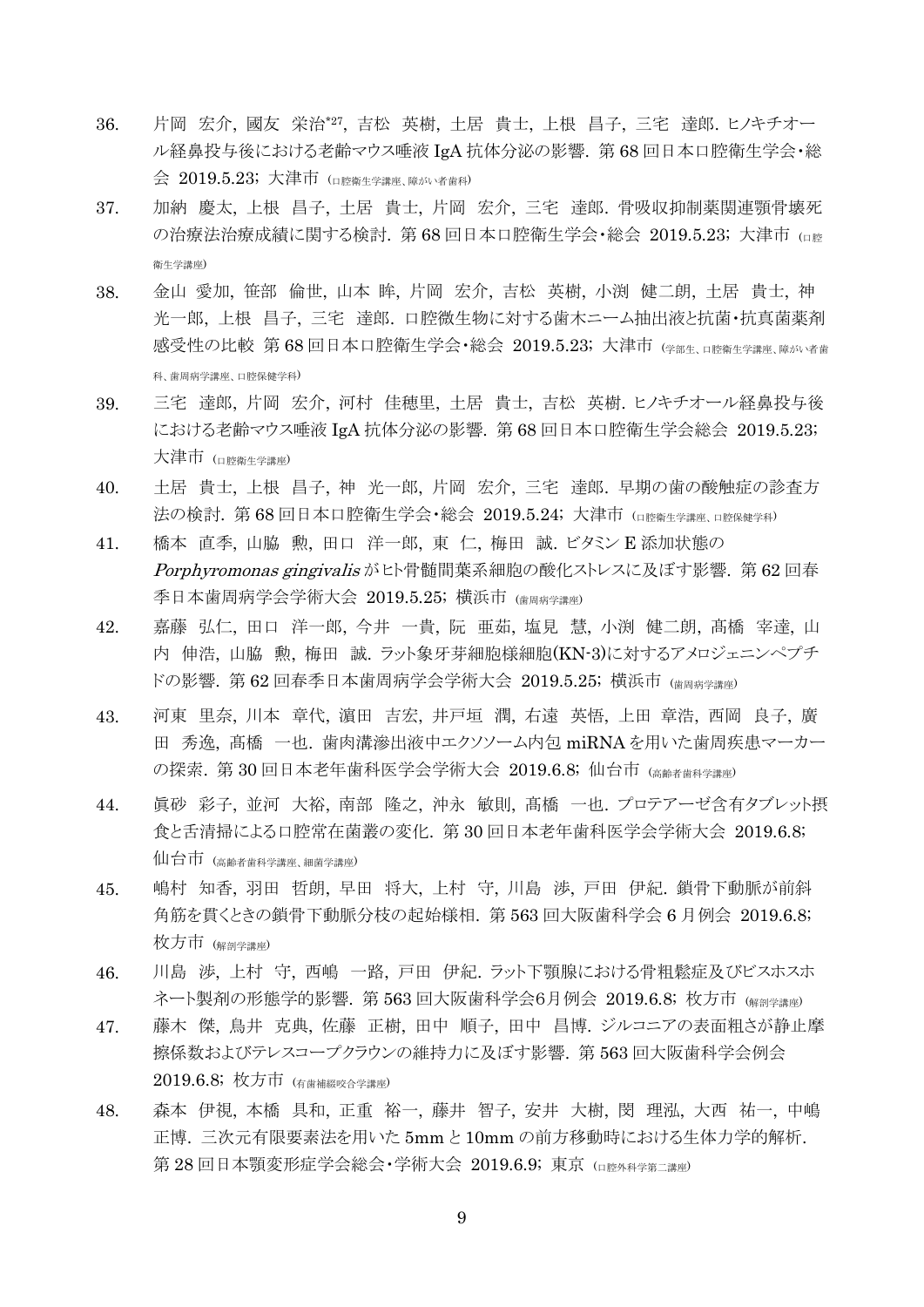- 49. 永石 千琴, 篠永 ゆかり, 今瀧 梨江, 竹村 美智子, 加々美 恵一, 青木 翔, 西村 貴子, 阿部 洋子, 原田 京子, 有田 憲司. 粉体セルロースナノファイバー添加がグラスアイオノマー セメントの物性に及ぼす影響. 第57回日本小児歯科学会大会 2019.6.10; 札幌市 (小児歯科学 講座)
- 50. 青木 翔, 原田 京子, 奥野 真江, 河合 咲希, 永石 千琴, 加々美 恵一, 今瀧 梨江, 竹 村 美智子, 篠永 ゆかり, 有田 憲司. ヒト乳歯歯髄由来細胞における軽度・短時間の熱刺激 の影響. 第57回日本小児歯科学会大会 2019.6.11; 札幌市 (小児歯科学講座)
- 51. Ikeuchi K, Sato M, Matsuo S, Kakudo M, Tanaka J, Tanaka M. Volume error of the abutment teeth by laboratory impression scanning. The 97th General Session of the IADR, will be held in conjunction with the 48th Annual Meeting of the AADR and the 43rd Annual Meeting of the CADR 2019.6.20; Vancouver, Canada  $\left( \frac{\hat{\pi}}{\hat{\pi}} \right)$
- 52. Okamura T, Takeuchi T, Ikeda C, Tominaga K. Effect of Infusion as a Cell Preservation Solution on HPLFSs. The 97th General Session of the IADR, will be held in conjunction with the 48th Annual Meeting of the AADR and the 43rd Annual Meeting of the CADR 2019.6.20; Vancouver, Canada  $($  $\Box$   $\mathbb{R}$ ## $\mathbb{R}$  $\mathbb{R}$
- 53. Kakudo M, Matsuo S, Ikeuchi K, Imai A, Sato M, Tanaka J, Tanaka M. Effect of posture adjustment in chewing CSM on tongue movements. The 97th General Session of the IADR, will be held in conjunction with the 48th Annual Meeting of the AADR and the 43rd Annual Meeting of the CADR 2019.6.22; Vancouver, Canada  $\left( \frac{4}{6} \right)$ 補綴咬合学講座)
- 54. Takeuchi T, Masuno K, Kato H, Taguchi Y, Umeda M, Tanaka A, Tominaga K. A human amelogenin-derived oligopeptide promotes osteogenic differentiation of hPDLSCs. The 97th General Session of the IADR, will be held in conjunction with the 48th Annual Meeting of the AADR and the 43rd Annual Meeting of the CADR 2019.6.22; Vancouver, Canada (口腔病理学講座、歯科医学教育開発センター、歯周病学講座、病理学室)
- 55. Yamawaki I, Taguchi Y, Noguchi M, Umeda M. Alpha-tocopherol effects antioxidant of bone marrow mesenchymal cells. The 97th General Session of the IADR, will be held in conjunction with the 48th Annual Meeting of the AADR and the 43rd Annual Meeting of the CADR 2019.6.22; Vancouver, Canada (歯周病学講座)
- 56. 岩﨑 和恵, 小正 玲子, 竹内 摂, 保尾 謙三, 畑下 芳史, 横田 啓太, 廣田 陽平, 岩佐 一弘, 森川 裕仁, 木下 智, 田村 直也, 那須 馨, 吉田 誠孝, 平田 憲雄, 谷本 啓彰, 吉 川 一志, 山本 一世, 森田 章介, 小正 裕. 歯の保存液の普及活動について -第 100 回 全国高等学校野球選手権大会の出場校へのアンケート調査-.第 30 回日本スポーツ歯科医学 会総会・学術大会 2019.6.23; 鹿児島市 (歯科保存学講座、口腔外科学第一講座、高齢者歯科学講座)
- 57. 池永 英彰, 好川 正孝, 宮本 綾乃, 仲間 ひとみ, 稲本 雄之, 至田 宗泰, 杉本 貞臣, 辻 則正, 西川 郁夫, 前田 博史. ラット骨髄細胞による石灰化結節形成に対するトランスフェ リンの効果. 第 150 回日本歯科保存学会 2019 年春季学術大会 2019.6.27; 金沢市 (ロ腔治療学 講座)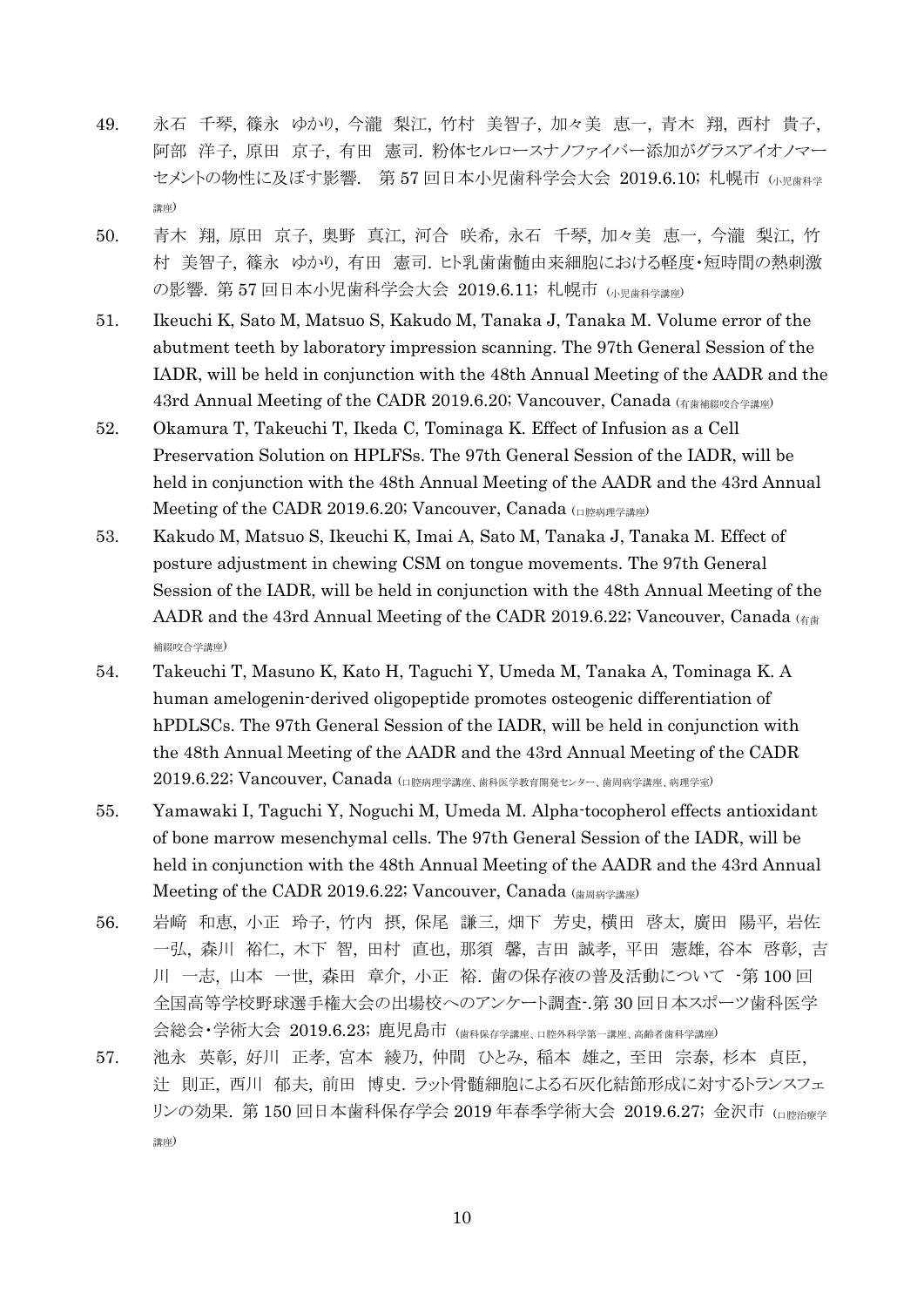- 58. 黄地 智子, 保尾 謙三, 岩﨑 和恵, 韓 嘯宇, 鞏 雅楠, 三浦 樹, 平井 千香子, 竹内 摂, 吉川 一志, 山本 一世. 新規レジンセメントの接着能評価. 第 150 回日本歯科保存学会 2019 年春季学術大会 2019.6.28; 金沢市 (歯科保存学講座)
- 59. 好川 正孝, 宮本 綾乃, 藪内 崇督 , 前田 博史. 新規アルギン酸スポンジ担体における硬 組織形成 · In vivo ·. 第 150 回日本歯科保存学会 2019 年春季学術大会 2019.6.28; 金沢 市 (口腔治療学講座)
- 60. Tsujibayashi T, Sato S, Yamamoto I\*28, Azuma J\*28 . Photoelectron spectroscopic study of photo-induced valence change of sulfur in L-cysteine thin films on silver surfaces grown in saliva-emulated aqueous solution. The 40th International Conference on Vacuum Ultraviolet and X-ray Physics 2019.7.2; San Francisco, USA (\$)
- 61. Kataoka K, Miyake T, Fujihashi K\*29. Porphyromonas gingivalis FimA-specific secretory-IgA enhanced by nasal double-DNA adjuvant vaccine eliminates live Porphyromonas gingivalis in the upper and lower airways. 19th International Congress of Mucosal Immunology 2019.7.18; Brisbane, Australia (口腔衛生学講座)
- 62. 犬伏 正和, 納富 拓也, 野﨑 中成. レチノイン酸は RARa シグナル経路を介して profilin1 遺伝子発現調節により骨芽細胞様細胞遊走能を向上させる. 第 38 回日本医学教育学会総会 および学術集会 2019.7.19; 福岡市 (事理学講座)
- 63. 蝿庭 秀也, 中嶋 正博, 大西 祐一, 窪 寛仁, 正重 裕一, 本橋 具和, 堀井 活子, 藤井 智子, 濱田 裕之. 口腔外科臨床推論演習における PBL の試み(第 2 報). 第 38 回日本歯 科医学教育学会総会および学術大会 2019.7.19; 福岡市 (ロ腔外科学第二講座)
- 64. Yoshida H, Tsuji K, Ishikawa H, Kono T, Nakanishi T, Tani M, Yamada K, Iseki T. Electoronmicroscopical analysis of the loose bodies of synovial chondromatosis. 6th Asian Academy congress for TMJ 2019.7.27; Tokyo (口腔外科学第一講座)
- 65. 谷 暢, 吉田 博昭, 中西 環, 大城 庸嘉, 河野 多香子, 辻 要, 山田 耕治, 井関 富雄. 習慣性顎関節脱臼に対する自己血注射療法施行 6 年経過症例の術後評価. 第 32 回日本顎 関節学会総会・学術大会 2019.7.28; 東京 (ロ腔外科学第一講座)
- 66. 松本 卓巳, 三宅 晃子, 小正 聡, 尹 德栄, 曽 昱豪, 楊 元元, 高尾 誠二, 勝久 翔太, 閆 思璠, 李 敏, 田代 悠一郎, 吉峰 茂樹, 小正 裕, 岡崎 定司. 無発泡性義歯洗浄剤 が義歯表面に付着した汚れの洗浄に及ぼす影響.日本バイオマテリアル学会関西ブロック 第 14 回若手研究発表会 2019.9.5; 吹田市 (<sub>欠損歯列補綴咬合学講座、口腔工学科、口腔保健学科</sub>)
- 67. 尹 德栄, 小正 聡, 吉峰 茂樹, 張 泓灝, 波床 真依, 楊 元元, 曽 昱豪, 高尾 誠二, 松 本 卓巳, 閆 思璠, 李 敏, 勝久 翔太, 岡崎 定司. 新規タンパク質のナノ構造析出純チタ ン金属表面へのコーティングがインプラント埋入周囲組織に与える影響. 日本バイオマテリアル 学会関西ブロック 第 14 回若手研究発表会 2019.9.5; 吹田市 (欠損歯列補綴咬合学講座)
- 68. 張 泓灝, 小正 聡, 尹 德栄, 楊 元元, 高尾 誠二, 曽 昱豪, 西崎 宏, 吉峰 茂樹, 岡崎 定司. Ag ナノ粒子および N‐アセチルシステインコーティングをコーティングしたナノ構造を有 するチタン金属の抗菌性および生体適合性について.日本バイオマテリアル学会関西ブロック 第 14 回若手研究発表会 2019.9.5; 吹田市 (\*損歯列補綴咬合学講座 口腔工学科)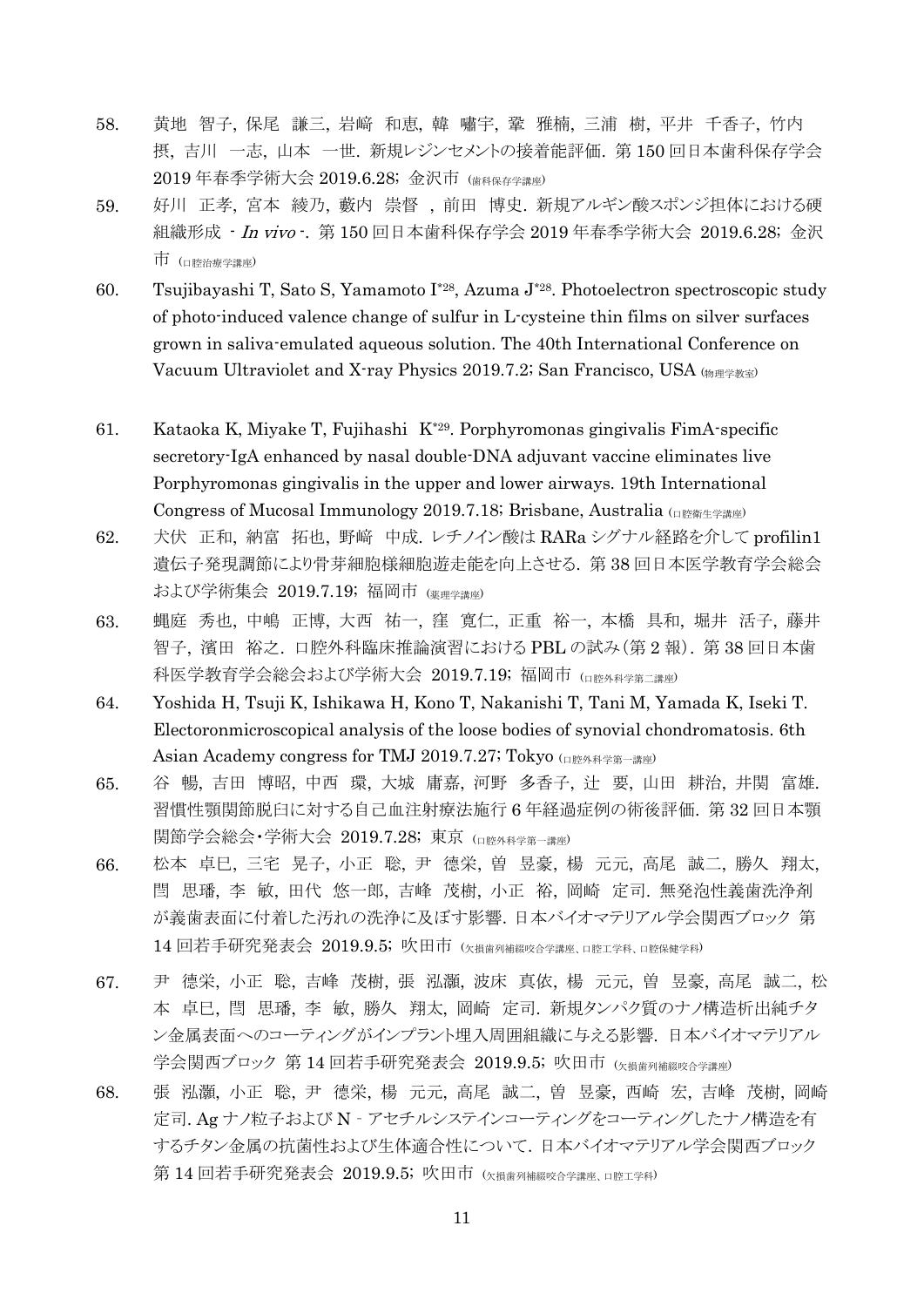- 69. 曽 昱豪, 小正 聡, 尹 德栄, 楊 元元, 高尾 誠二, 松本 卓巳, 勝久 翔太, 閆 思璠, 李 敏, 吉峰 茂樹, 岡崎 定司. ナノ構造析出純チタン金属表面への大気圧プラズマ処理がイン プラント埋入周囲組織に与える影響. 日本バイオマテリアル学会関西ブロック 第 14 回若手研 究発表会 2019.9.5; 吹田市 (欠損歯列補綴咬合学講座)
- 70. 波床 真依, 小正 聡, 張 泓灝, 尹 德栄, 李 敏, 閆 思璠, 曽 昱豪, 楊 元元, 高尾 誠 二, 松本 卓巳, 勝久 翔太, 吉峰 茂樹, 岡崎 定司. 結晶構造付与ナノ構造析出チタン金 属の骨髄細胞の初期接着の検討. 日本バイオマテリアル学会関西ブロック 第 14 回若手研究 発表会 2019.9.5; 吹田市 (欠損歯列補綴咬合学講座)
- 71. 田代 悠一郎, 松本 卓巳, 三宅 晃子, 小正 聡, 吉峰 茂樹, 小正 裕, 岡崎 定司. ナノ 構造を析出した高感度 QCM センサを利用したインプラント関連タンパク質吸着挙動の解析.日 本バイオマテリアル学会関西ブロック 第 14 回若手研究発表会 2019.9.5; 吹田市 (k損歯刺補器咳 合学講座、口腔工学科、口腔保健学科)
- 72. 李 敏, 小正 聡, 西崎 真理子, 高尾 誠二, 曽 昱豪, 楊 元元, 松本 卓巳, 閆 思璠, 勝 久 翔太, 尹 德栄, 西崎 宏, 岡崎 定司. 濃アルカリ処理ナノジルコニア材料の生体適合性 について. 日本バイオマテリアル学会関西ブロック 第 14 回若手研究発表会 2019.9.5; 吹田 市 (欠損歯列補綴咬合学講座、口腔工学科)
- 73. 楊 元元, 張 泓灝, 小正 聡, 尹 德栄, 曽 昱豪, 高尾 誠二, 松本 卓巳, 李 敏, 閆 思 璠, 勝久 翔太, 楠本 哲次, 吉峰 茂樹, 岡崎 定司. PEEK 材料への純チタン金属のコー ティング条件の検討. 日本バイオマテリアル学会関西ブロック 第 14 回若手研究発表会  $2019.9.5$ ; 吹田市 (<sub>欠損歯列補綴咬合学講座、口腔工学科)</sub>
- 74. 閆 思璠, 乾 志帆子, 小正 聡, 高尾 誠二, 曽 昱豪, 楊 元元, 松本 卓巳, 李 敏, 勝久 翔太, 尹 德栄, 西崎 宏, 岡崎 定司. 大気圧プラズマ処理が純チタン金属表面に与える影 響について. 日本バイオマテリアル学会関西ブロック 第 14 回若手研究発表会 2019.9.5; 吹 田市 (欠損歯列補綴咬合学講座、口腔工学科)
- 75. 高尾 誠二, 小正 聡, 尹 德栄, 曽 昱豪, 楊 元元, 松本 卓巳, 勝久 翔太, 李 敏, 閆 思璠, 上り口 晃成, 楠本 哲次, 吉峰 茂樹, 岡崎 定司. ナノジルコニア材料への濃アルカ リ処理および大気圧プラズマ処理が骨髄細胞の初期接着に与える影響について. 日本バイオ マテリアル学会関西ブロック 第 14 回若手研究発表会 2019.9.5; 吹田市 (欠損歯列補綴咬合学講座 ロ 腔工学科)
- 76. 趙 建鑫, 趙 明, 南浦 亮介\*19 , 上田 衛, 古薗 勉\*19 , 本田 義知, 松本 尚之. 硬組織変 形の模倣する新規細胞伸展シートの開発. 日本バイオマテリアル学会関西ブロック第 14 回若 手研究発表会 2019.9.5; 吹田市(歯科矯正学講座、口腔外科学第一講座、中央歯学研究所)
- 77. 糸田 理沙, 福井 李紗, 山本 真由, 鳥井 克典, 田中 昌博. SD 法およびアイトラッキング による歯の露出した女性の笑顔に対する印象評価. 第 24 回日本顔学会大会(フォーラム顔学 2019) 2019.9.15; 札幌市 (有歯補綴咬合学講座)
- 78. 平井 悠哉, 牧野 晶子\*7 , 岡村 英幸, 朝長 啓造\*7. RNA ヘリカーゼである DDX17 の 2 つ のアイソフォームの機能相違の解析. 第 92 回日本生化学会大会 2019.9.20;横浜市 (生物学教室)
- 79. 梶野 晃佑, 蝿庭 秀也. HA を填入したインプラント体周囲組織の 3 次元有限要素法による力 学的解析. 第49回日本口腔インプラント学会・学術大会 2019.9.21; 福岡市 (ロ腔外科学第二講座)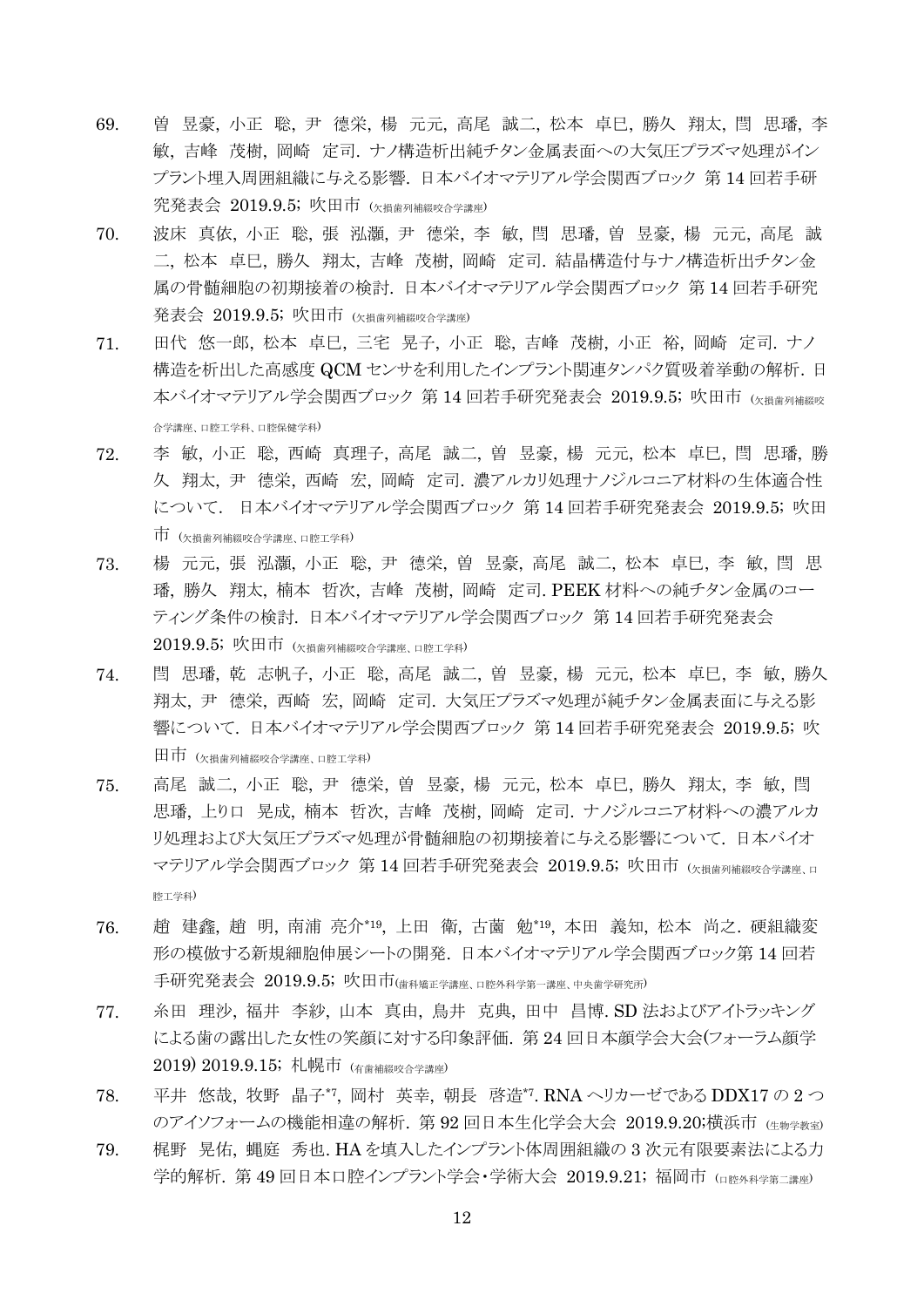- 80. 尹 德栄, 小正 聡, 吉峰 茂樹, 関野 徹\*6 , 岡崎 定司. イガイ接着タンパク質のコーティン グがナノ構造析出純チタンへの生体外骨形成と生体内オッセオインテグレーションに与える影 響. 第49回日本口腔インプラント学会学術大会 2019.9.21;福岡市 (欠損歯列補綴咬合学講座)
- 81. 黄 安祺, 本田 義知, 高 蓓媛, 王 欣琛, 劉 海濤, 鄧 信, 黄 尭, 馬場 俊輔. 真空熱処 理エピガロカテキンガレート結合ゼラチンが持つ抗細胞老化効果. 第 49 回日本口腔インプラン ト学会学術大会 2019.9.21;福岡市 (ロ腔インプラント学講座、中央歯学研究所、歯科矯正学講座)
- 82. 小正 聡, 西崎 真理子, 楠本 哲次, 西崎 宏, 吉峰 茂樹, 小正 裕, 岡崎 定司. 金属ア レルギー患者への適応を目指す新規セラミックインプラント材料の創製.第 49 回日本口腔イン プラント学会学術大会 2019.9.21; 福岡市 (欠損歯列補綴咬合学講座、口腔工学科、口腔保健学科)
- 83. 乾 志帆子, 小正 聡, 李 敏, 閆 思璠, 吉峰 茂樹, 岡崎 定司. アメロジェニンのナノ構造 析出純チタン金属表面へのコーティングが歯髄細胞の分化誘導に与える影響について. 第 49 回日本口腔インプラント学会学術大会 2019.9.21; 福岡市 (欠損歯列補綴咬合学講座)
- 84. Notomi T, Hiyama A, Nozaki T. Stretch-stimulus activates the mechano-sensitive channel, Piezo1 and the subsequent  $Ca^{2+}$  influx via L-type and T-type voltage-gated Ca2+ channels in osteocyte-like cells. ASBMR2019 Annual Meeting 2019.9.22; Orland, USA (薬理学講座)
- 85. Ohnishi Y, Nakajima M, Nozaki M. 足場刺激性 Src によるリガンド非依存的 EGFR 活 性は ErbB 3 リン 酸化を介して癌細胞の増殖を促進する. 第 78 回日本癌学会学術総会 2019.9.26; 京都市 (口腔外科学第二講座)
- 86. 黄地 智子, 岩﨑 和恵, 森川 裕仁, 保尾 謙三, 恩田 康平, 鈴木 康一郎, 宮地 秀彦, 初岡 昌憲, 岩田 有弘, 山本 一世. 試作ボンディングシステムに関する研究. 第 38 回日本 接着歯学会学術大会 2019.9.29; 名古屋市 (歯科保存学講座)
- 87. 小柳 圭代, 片岡 宏介, 吉松 英樹, 加納 慶太, 松井 正格, 福原 隆久, 河村 佳穂里, 土居 貴士, 小野 圭昭, 三宅 達郎. ハーブ植物ニーム抽出液の口腔細菌・真菌に対する 抗・殺菌効果. 第 30 回近畿・中国・四国口腔衛生学会総会 2019.9.29; 大阪市 (ロ腔衛生学講座 障 がい者歯科)
- 88. 久保田 順子, 和唐 雅博, 橋本 正則. 支台築造用レジンの根管象牙質に対する光照射の有 無による接着性強さ. 第 38 回日本接着歯学会学術大会 2019.9.29; 名古屋市(ロ腔保健学科)
- 89. 横山 直史, 中井 真理子, 今井 弘一. コラーゲンゲル三次元培養法を用いた白金ナノコロイ ド含有歯磨剤における細胞生存率の測定. 第 74 回日本歯科理工学会学術講演会 2019.10.5; 長崎市 (歯科理工学講座、再生医療学)
- 90. 中井 真理子, 今井 弘一, 横山 直史. 多層カーボンナノチューブとカーボンブラックの 3 次 元培養における細胞障害性について.第 74 回日本歯科理工学会学術講演会 2019.10.5; 長 崎市 ( 歯科理工学講座、再生医療学室)
- 91. 白井 翼, 今井 弘一. フッ化物 KF と NaF の細胞回復度試験法による 2 次元培養と 3 次元 培養の細胞生存率の比較. 第 74 回日本歯科理工学会学術講演会 2019.10.5; 長崎市 (歯科 理工学講座、再生医療学室)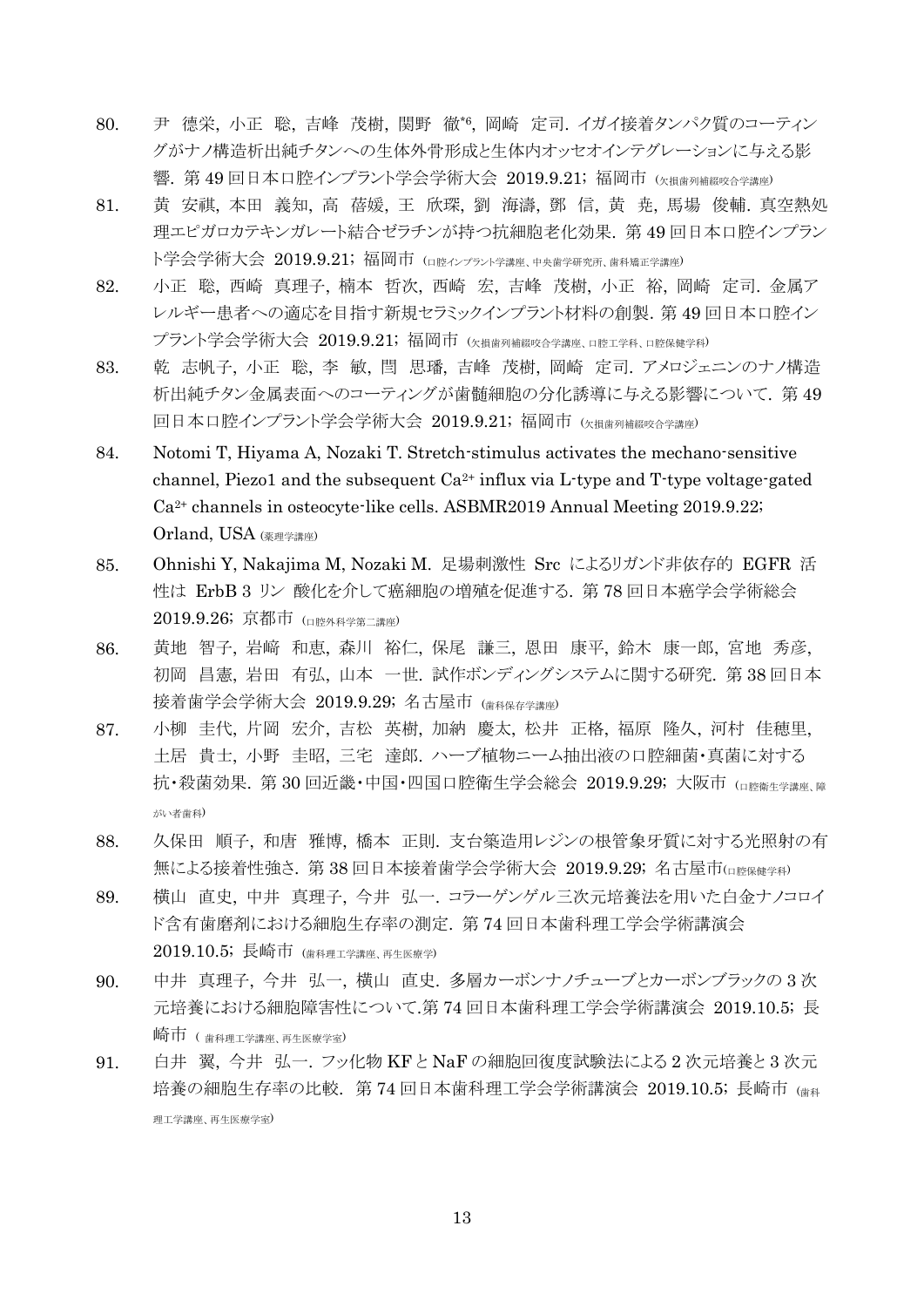- 92. 吉川 一志, 平井 千香子, 澤井 健司郎, 廣田 陽平, 横田 啓太, 保尾 謙三, 岩田 有 弘, 山本 一世. 試作齲蝕検知液を併用した半導体レーザーの齲蝕象牙質透過性について. 第 31 回日本レーザー歯学会総会・学術大会 2019.10.6; 大阪市 (歯科保存学講座)
- 93. 平井 千香子, 保尾 謙三, 山本 一世, 吉川 一志, 小正 玲子. 試作齲蝕検知液を併用し た半導体レーザーによる齲蝕管理. 第 31 回日本レーザー歯学会総会・学術大会 2019.10.6; 大阪市 (<sub>歯科保存学講座</sub>)
- 94. 横田 啓太, 保尾 謙三, 廣田 陽平, 岩田 有弘, 平井 千香子, 中田 朋宏, 吉川 一志, 山本 一世. Er:YAG レーザー照射象牙質に対する 1 ステップセルフエッチングシステムを用い たコンポジットレジン修復の接着性について. 第 31 回日本レーザー歯学会総会・学術大会 2019.10.6; 大阪市 (歯科保存学講座)
- 95. 池内 慶介, 佐藤 正樹, 田中 昌博. シリコーン印象計測における支台歯の体積誤差. 第 10 回日本デジタル歯科学会 2019.10.6; 奈良市 (有歯補綴咬合学講座)
- 96. 今瀧 梨江, 篠永 ゆかり, 竹村 美智子, 加々美 恵一, 永石 千琴, 青木 翔, 奥野 真江, 西村 貴子, 阿部 洋子, 原田 京子, 有田 憲司. 新規アパタイトアイオノマーセメントの酸緩 衝能について. 第 38回日本小児歯科学会近畿地方会大会 2019.10.6; 吹田市 (小児歯科学講座)
- 97. 奥野 真江, 原田 京子, 青木 翔, 河合 咲希, 加々美 恵一, 篠永 ゆかり, 有田 憲司. 非熱的大気圧プラズマがヒト歯髄由来細胞に与える影響について. 第 38 回日本小児歯科学会 近畿地方会大会および総会 2019.10.6; 吹田市 (小児歯科学講座)
- 98. 三宅 晃子, 小正 聡, 田代 悠一郎, 松本 卓巳, 藤田 暁, 橋本 典也, 小正 裕. QCM 装 置を用いた無発泡性の義歯洗浄剤の洗浄評価. 第 74 回日本歯科理工学会学術大会(株式 会社松風賞受賞) 2019.10.6; 長崎市 (口腔工学科、欠損歯列補綴咬合学講座、歯科理工学講座)
- 99. Uemura M, Orihara H, Sumi Y, Moriue K, Kawashima W, Toda I. Palatal mucosal wound healing after administration of an antibacterial drug in type 2 diabetes model rats. 第 61 回歯科基礎医学会学術大会 2019.10.12; 東京 (解剖学講座)
- 100. 廣瀬 赳司, 吉川 美弘, 津田 進, 堂前 英資, 鎌田 愛子, 池尾 隆. Examination of preventing tooth staining by cyclic oligosaccharide. 第 61 回歯科基礎医学会学術大会 2019.10.12; 東京 (生化学講座、化学教室)
- 101. Kataoka K, Kusumoto\*30 Y. 抗原の舌下投与による舌下粘膜面における樹状細胞クラスター の形成誘導. 第 61 回歯科基礎医学会学術大会 2019.10.13; 東京 (ロ腔衛生学講座)
- 102. Inoue H, Goda S. Effect of S-PRG filler eluate on MMP-1 and MMP-3 secretion in TNF-α stimulated human gingival fibroblasts. 第 61 回歯科基礎医学会学術大会 2019.10.14; 東京 (生理学講座)
- 103. 田中 純生, 納富 拓也, 鈴田 真裕, 小島 千尋, 野﨑 中成, 川添 堯彬. 破骨細胞におけ る力学的刺激伝達機構の探索. 第 37 回日本骨代謝学会学術集会 2019.10.14; 神戸市 (学部 生、薬理学講座、学長)
- 104. 南部 隆之, 真下 千穂, 円山 由郷, 吉川 一志, 山本 一世, 沖永 敏則. 紫色 LED 照射 によるプラーク菌叢の変動. 第 61 回歯科基礎医学会 2019.10.14; 東京 (細菌学講座、歯科保存学講座)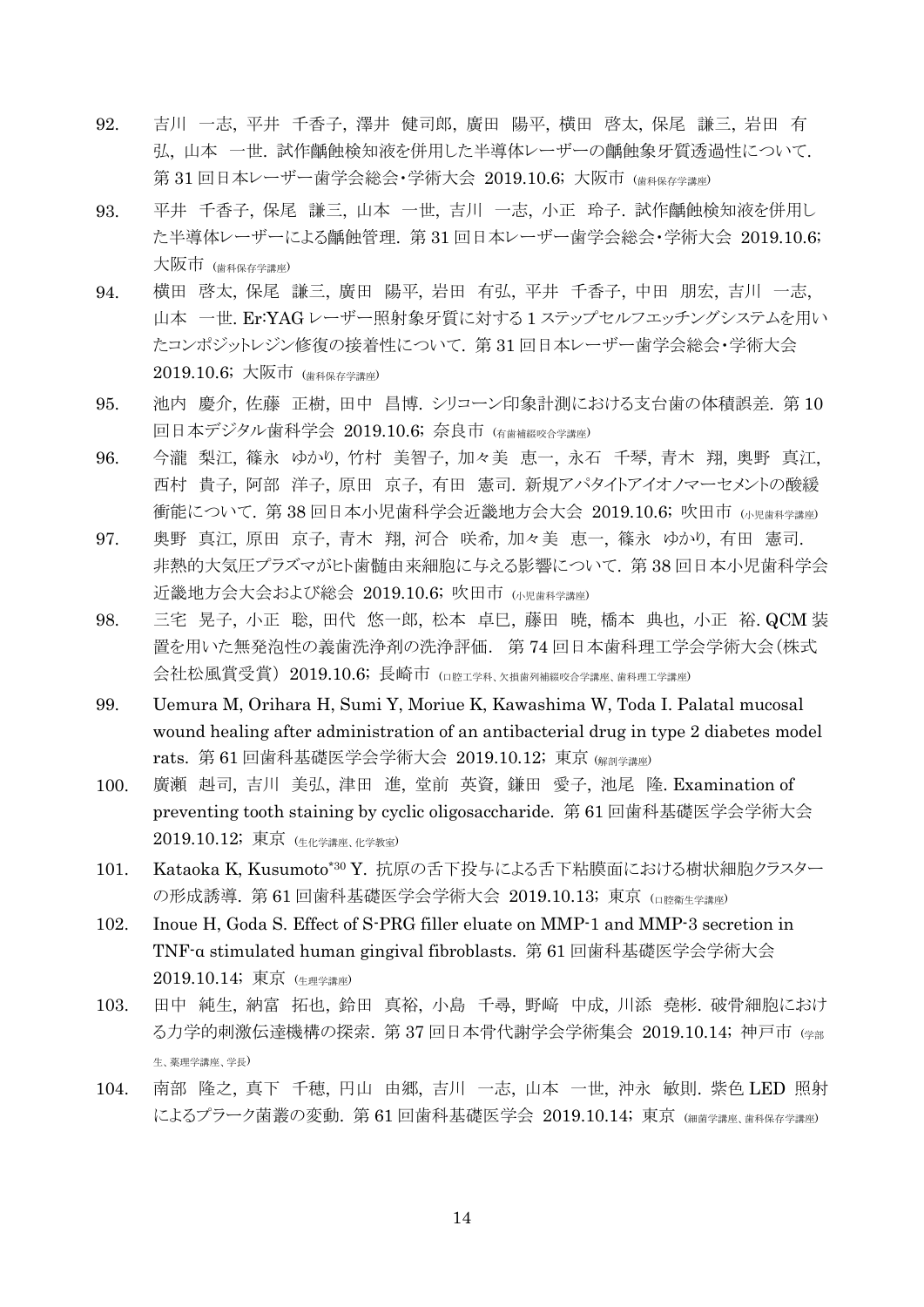- 105. 吉川 美弘, 津田 進, 堂前 英資, 鎌田 愛子, 池尾 隆. Effect of β-cyclodextrin phosphate on the resorption ability of osteoclasts. 第 61 回歯科基礎医学会学術大会 2019.10.14; 東京 (生化学講座、化学教室)
- 106. 宮 由紀子, 山本 浩貴, 中嶋 正博. エナメル上皮腫由来細胞のレチノイン酸作用時における 遺伝子解析. 第 564 回大阪歯科学会例会 2019.10.19; 枚方市 (口腔外科学第二講座)
- 107. 今瀧 梨江, 篠永 ゆかり, 西村 貴子, 阿部 洋子, 有田 憲司. 新規アパタイトアイオノマー セメントの齲蝕予防と再石灰化に対する機械的および機能的特性. 第 564 回大阪歯科学会例 会 2019.10.19; 枚方市 (小児歯科学講座)
- 108. 中野 宏祐, 上田 衛, 窪 寛仁, 疋田 光波, 妻野 誠仁, 藤井 智子, 本橋 具和, 蝿庭 秀也, 大西 祐一, 中嶋 正博. 多血小板血漿(PRP)が脱分化脂肪細胞(DFAT)の増殖能と 分化能に及ぼす影響. 第 64 回日本口腔外科学会総会・学術大会 2019.10.25; 札幌市 (ロ腔外 科学第二講座、口腔外科学第一講座)
- 109. 小渕 健二朗, 片岡 宏介, 田口 洋一郎, 三宅 達郎, 梅田 誠. 若・老齢マウスへの新規ア ジュバント経鼻投与は、 唾液中抗原特異的 IgA 抗体により唾液タンパクへの Porphyromonas gingivalis 結合を阻害する. 第 62 回秋季日本歯周病学会学術大会 2019.10.25; 北九州市 (歯周病学講座、口腔衛生学講座)
- 110. 宮 由紀子, 山本 浩貴, 中嶋 正博. エナメル上皮腫由来細胞のレチノイン酸作用時における 遺伝子解析. 第 64 回日本口腔外科学会 総会・学術大会 2019.10.25; 札幌市 (ロ腔外科学第二講 座)
- 111. 木村 一貴, 大西 祐一, 岡村 友玄, 富永 和也, 中嶋 正博. 口腔扁平上皮癌における HGF/c-Met 経路が EMT および転移能へ及ぼす影響について. 第 64 回日本口腔外科学会 総会・学術大会 2019.10.25; 札幌市 (口腔外科学第二講座、口腔病理学講座)
- 112. 阪本 主, 木村 一貴, 岡村 友玄, 大西 祐一, 富永 和也, 中嶋 正博. 口腔扁平上皮癌 における PD-1,PD-L1,C-Met 発現の局在と転移に関する解析. 第 64 回日本口腔外科学会 総会・学術大会 2019.10.25; 札幌市 (口腔外科学第二講座、口腔病理学講座)
- 113. 梶野 晃佑, 蝿庭 秀也, 中嶋 正博. HA を填入したインプラント体周囲組織の 3 次元有限要 素法による力学的解析. 第 64 回日本口腔外科学会総会・学術大会 2019.10.26; 札幌市 (<sup>口</sup> 腔外科学第二講座)
- 114. 北浦 璃子, 窪 寛仁, 本橋 具和, 堀井 活子, 中野 宏祐, 濱田 裕之, 正重 裕一, 大西 祐一, 中嶋 正博, 吉本 仁\*31 . 当科におけるエナメル上皮腫の治療法と再発例に関する臨床 的検討. 第 64 回日本口腔外科学会 総会・学術大会 2019.10.26; 札幌市 (ロ腔外科学第二講座)
- 115. 今井 一貴, 嘉藤 弘仁, 田口 洋一郎, 梅田 誠. 抗炎症作用を有する Shikonin のヒト歯肉 線維芽細胞に対する生物学的影響. 第 62 回秋季日本歯周病学会学術大会 2019.10.26; 北 九州市 (歯周病学講座)
- 116. 塩見 慧, 山脇 勲, 田口 洋一郎, 武 慶超, 彭 一豪, 李 潤伯, 東 仁, 中田 貴也, 津守 紀昌, 梅田 誠. ヒト骨髄間葉系細胞の硬組織分化における *P.gingivalis* LPS 存在下での高 グルコース環境の影響. 第62回秋季日本歯周病学会学術大会 2019.10.26; 北九州市 (歯周病 学講座)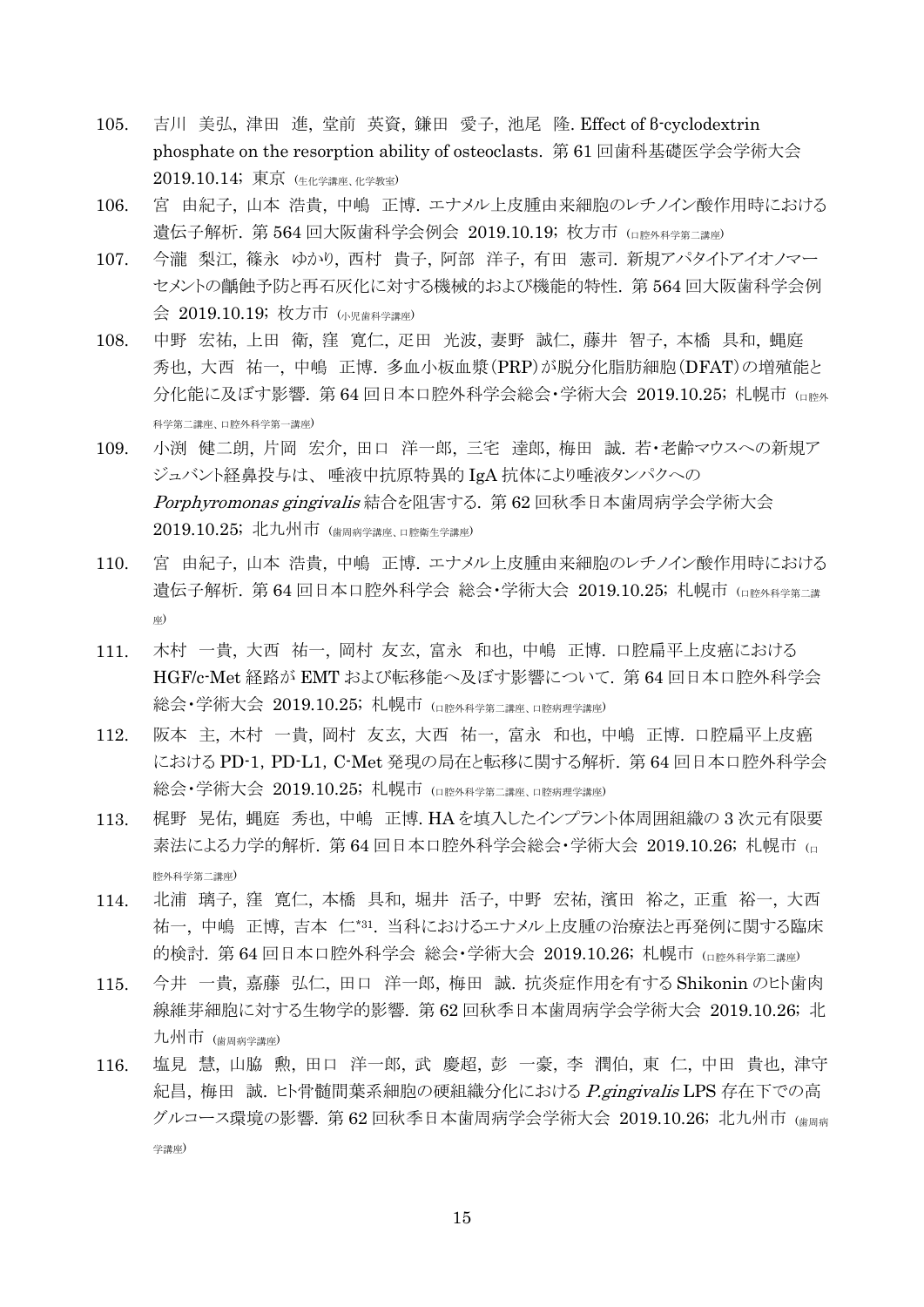- 117. 竹内 友規, 益野 一哉, 梅田 誠, 田中 昭男, 富永 和也. パルミチン酸はヒト歯根膜幹細 胞のアポトーシスを誘導し、骨芽細胞分化を阻害する. 第 62 回秋季日本歯周病学会学術大会 2019.10.26; 北九州市 (口腔病理学講座、歯周病学講座、病理学室)
- 118. 阮 亜茹, 嘉藤 弘仁, 田口 洋一郎, 山内 伸浩, 梅田 誠. 高出力赤色 LED 照射は Wnt/β-catenin 経路を介してヒト骨髄間葉系細胞の硬組織分化および石灰化形成を促進する. 第 62 回秋季日本歯周病学会学術大会 2019.10.26; 北九州市 (歯周病学講座)
- 119. 澤井 健司郎, 保尾 謙三, 小正 玲子, 吉川 一志, 山本 一世. 新規バイオアクティブガラス 配合覆髄剤の有効性の検討. 第 151 回日本歯科保存学会 2019 年度秋季学術大会  $2019.11.7$ ; 福岡市 (<sub>歯科保存学講座</sub>)
- 120. 南部 隆之. 口腔細菌パターンを〝健康型〟へと変える試み. 第 151 回日本歯科保存学会秋 季学術大会 2019.11.7; 福岡市 (細菌学講座)
- 121. 岩﨑 和恵, 保尾 謙三, 森川 裕仁, 岩佐 一弘, 廣田 陽平, 横田 啓太, 黄地 智子, 中 嶋 國博, 竹内 摂, 谷本 啓彰, 吉川 一志, 山本 一世. プライマー処理を併用した新規セ ルフアドヒーシブセメントの接着性について. 第 151 回日本歯科保存学会 2019 年度秋季学術 大会 2019.11.8; 福岡市 (歯科保存学講座)
- 122. 寺本 賢史, 前田 博史, 好川 正孝, 池永 英彰, 辻 則正. 日本人の感染根管内における Rothia 菌種の分布状況. 第 151 回日本歯科保存学会 2019 年度秋季学術大会 2019.11.8; 福岡市 (ロ腔治療学講座)
- 123. 小正 聡, 高尾 誠二, 田代 悠一郎, 乾 志帆子, 楠本 哲次, 西崎 宏, 山本 さつき, 吉 峰 茂樹, 岡崎 定司. ナノ構造析出純チタン金属表面へのアメロジェニンコーティングが歯髄 細胞に与える影響について.第 33 回日本口腔リハビリテーション学会学術大会 2019.11.10; 新潟市 (欠損歯列補綴咬合学講座、口腔工学科)
- 124. 尹 德栄, 小正 聡, 楊 元元, 曽 昱豪, 松本 卓巳, 閆 思璠, 李 敏, 勝久 翔太, 吉峰 茂樹, 岡崎 定司. イガイ接着蛋白質コーティングはナノ構造を析出純チタンへの骨形成誘導 能い与える影響. 第 33 回日本口腔リハビリテーション学会学術大会 2019.11.10; 新潟市 (K損 歯列補綴咬合学講座)
- 125. 波床 真依, 小正 聡, 張 泓灝, 関野 徹\*6 , 岡崎 定司. UV処理が結晶化ナノ構造析出純 チタン金属板の生体適合性と抗菌性に与える影響. 第 33 回日本口腔リハビリテーション学会 学術大会 2019.11.10; 新潟市 (欠損歯列補綴咬合学講座)
- 126. 田代 悠一郎, 三宅 晃子, 松本 卓巳, 小正 聡, 吉峰 茂樹, 小正 裕, 岡崎 定司. 高感 度 QCM センサを利用した無発泡性義歯洗浄剤の洗浄効果の検討.第 33 回日本口腔リハビリ テーション学会学術大会 2019.11.10; 新潟市 (欠損歯列補綴咬合学講座、口腔工学科、口腔保健学科)
- 127. 笹山 智史, 原 朋也, 本多 正明, 本田 義知, 馬場 俊輔. ラット先天性顎裂モデル内にお ける多能性前駆細胞およびカテキン結合ゼラチンにて形成された再生組織. 日本口腔インプラ ント学会第 39 回近畿・北陸支部学術大会 2019.11.10; 大阪市 (ロ腔インプラント学講座、中央歯学研究所)
- 128. 黄 安祺, 本田 義知, 本多 正明, 馬場 俊輔. 真空熱処理エピガロカテキンガレート結合ゼ ラチン埋入時におけるマトリックスメタロプロテアーゼの発現と骨再生. 日本口腔インプラント学 会第 39 回近畿・北陸支部学術大会 2019.11.10; 大阪市 (ロ腔インプラント学講座、中央歯学研究所)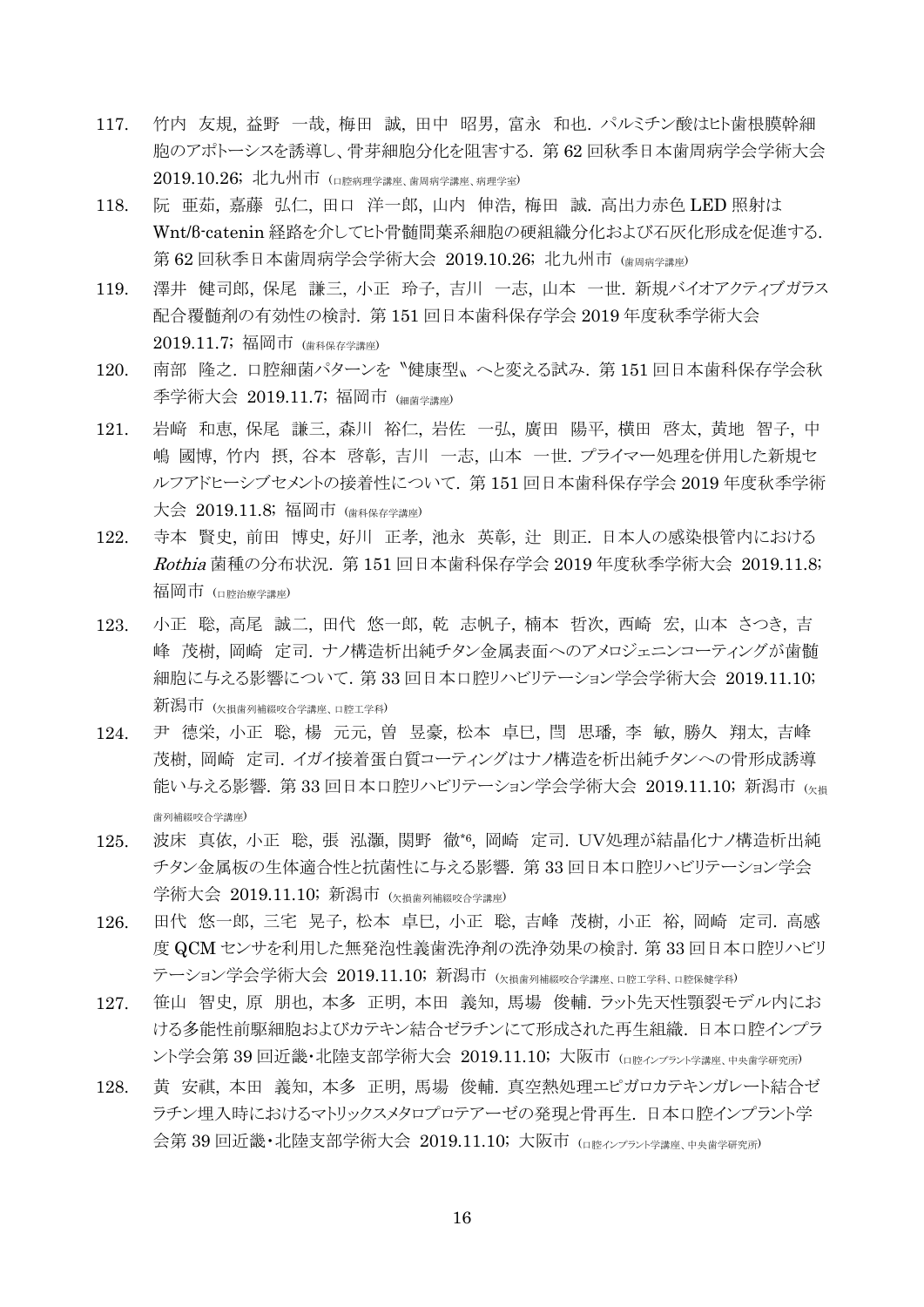- 129. 此木 隆太朗, 岡村 友玄, 中井 正徳, 本多 正明, 坪田 康徳, 山岡 洋, 山田 陽一, 馬 場 俊輔. 骨再生に向けた養殖サンゴ(Montipora digitata)の細胞に対する増殖効果とインテ グリン αVβ3 の発現・カルシウム局在の検討. 日本口腔インプラント学会第 39 回近畿・北陸支 部学術大会 2019.11.10; 大阪市 (ロ腔インプラント学講座、口腔病理学講座)
- 130. 片岡 宏介, 吉松 英樹, 小渕 健二朗, 三宅 達郎. 粘膜免疫を基盤とした新規アジュバント を用いた経鼻ワクチンによる抗ホスホリルコリン抗体の誘導と動脈硬化アテローム形成阻害能の 検証. 第 17 回ひと・健康・未来助成研究発表会 2019.11.16; 京都 (ロ腔衛生学講座 障がい者歯科 歯周病 学講座)
- 131. 眞砂 彩子, 円山 由郷, 南部 隆之, 真下 千穂, 髙橋 一也. 口腔細菌叢の多様性に対す る舌ブラシの影響. 第72回日本細菌学会関西支部総会 2019.11.16; 吹田市 (高齢者歯科学講座、高 齢者歯科学講座)
- 132. 上田 甲寅, 隈部 俊二, 田村 功. 発生期の継続的カゼイン摂取制限が口蓋の味蕾発育に 及ぼす影響. 第 95回日本解剖学会近畿支部学術集会 2019.11.16; 吹田市 (ロ腔解剖学講座)
- 133. 白井 翼, 今井 弘一. Ag,Cu,Pd 溶液とナノ酸化チタン,ナノ酸化亜鉛との混合状態による細 胞生存率への影響. 第 14 回ナノ・バイオメディカル学会 2019.11.18; 東京 (歯科理工学講座 再生医療 学室)
- 134. 今井 弘一, 白井 翼, 橋本 典也. ES-D3 細胞の長期分化培養に適したスキャフォードの開 発 一紐状加工の新規テラピア由来コラーゲンー. 第 14 回ナノ・バイオメディカル学会 2019.11.18; 東京 (再生医療学室、歯科理工学講座)
- 135. 的場 大, 西浦 亜紀, 長家 茉耶, 本田 義知, 藤原 眞一, 松本 尚之. タバコ成分によっ て誘導される歯の移動遅延を回復する最適禁煙期間の検証. 第 78 回日本矯正歯科学会学術 大会 2019.11.20; 長崎市 (歯科矯正学講座、中央歯学研究所)
- 136. 東 友莉, 居波 薫, 松本 尚之. 低出力超音波パルス(LIPUS)照射が破骨細胞分化に対す る影響について. 第78回日本矯正歯科学会学術大会 2019.11.20; 長崎市 (歯科矯正学講座)
- 137. 河村 翼, 岡村 友玄, 池田 千浦子, 竹内 友規, 橋本 典也, 今井 弘一, 西川 哲成, 富 永 和也, 田中 昭男. ヒトの歯根膜線維芽細胞、骨芽細胞および歯髄細胞を 37˚C で保存す る効果. 第 17 回日本再生歯科医学会学術大会 2019.11.23; 東京 (ロ腔病理学講座 歯科理工学講座 再生 医療学室、歯科医学教育開発センター、病理学室)
- 138. 河東 里奈, 川本 章代, 橋本 典也, 髙橋 一也. 歯周疾患患者特有の歯肉溝滲出液中エク ソソーム内包 miRNA 発現パターンの探索. 日本補綴歯科学会関西支部学術大会 2019.11.23; 大阪市 (高齢者歯科学講座、歯科理工学講座)
- 139. 岡村 友玄, 池田 千浦子, 竹内 友規, 西川 哲成, 橋本 典也, 今井 弘一, 富永 和也. 過酸化水素水を用いた舌苔の除去. 第 17 回日本再生歯科医学会学術大会 2019.11.23; 東 京 (口腔病理学講座、歯科医学教育開発センター、歯科理工学講座、再生医療学室)
- 140. 楊 元元, 張 泓灝, 小正 聡, 高尾 誠二, 曽 昱豪, 吉峰 茂樹, 岡崎 定司. Ag ナノ粒子 及び NAC コーティングがナノ構造を有する純チタン金属に与える影響. 日本補綴歯科学会関 西支部学術大会 2019.11.23; 大阪市 (欠損歯列補綴咬合学講座)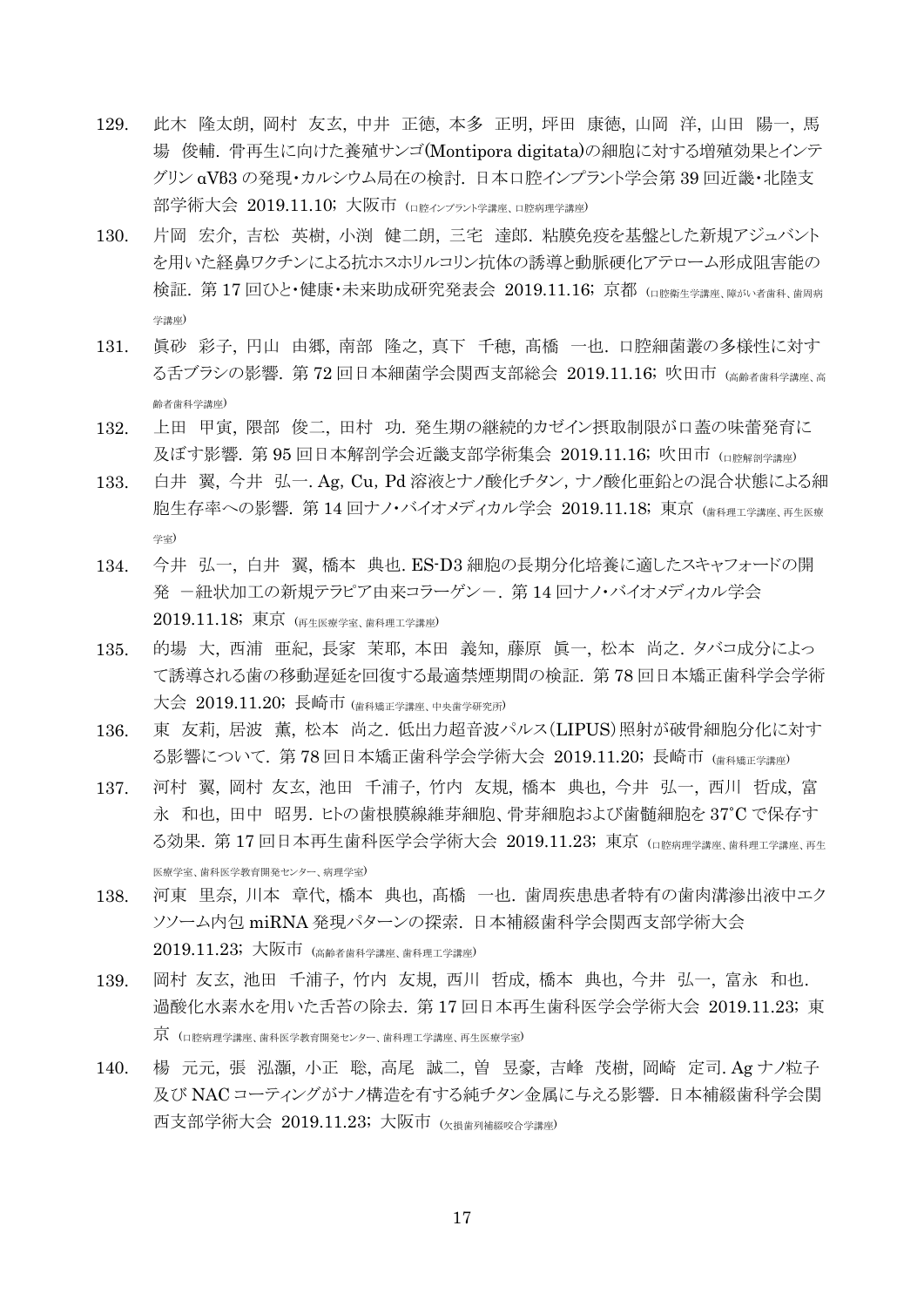- 141. 高尾 誠二, 小正 聡, 上り口 晃成, 曽 昱豪, 楊 元元, 李 敏, 閆 思璠, 楠本 哲次, 西 崎 宏, 吉峰 茂樹, 岡崎 定司. 大気圧プラズマ処理が新規セラミック材料表面に与える影 響. 令和元年度日本補綴歯科学会関西支部学術大会 2019.11.23; 大阪市.(\*##81###86今学講座 口腔工学科)
- 142. 松本 卓巳, 三宅 晃子, 小正 聡, 吉田 智和\*32 , 梶田 恵介\*32 , 田代 悠一郎, 曽 昱豪, 楊 元元, 張 泓灝, 吉峰 茂樹, 小正 裕, 岡崎 定司. QCM センサを利用した酵素の洗浄 効果の検討. 令和元年度日本補綴歯科学会関西支部学術大会 2019.11.23; 大阪市 (K損歯列補 綴咬合学講座、口腔工学科、口腔保健学科)
- 143. 曽 昱豪, 小正 聡, 楊 元元, 高尾 誠二, 李 敏, 閆 思璠, 尹 德栄, 吉峰 茂樹, 岡崎 定司. TNS析出純チタンへの大気圧プラズマ処理が生体適合性に与える影響. 令和元年度日 本補綴歯科学会関西支部学術大会 2019.11.23; 大阪市 (欠損歯列補綴咬合学講座)
- 144. 中井 真理子, 横山 直史, 橋本 典也, 今井 弘一. 2 種類のナノ炭素材料の 3 次元培養に おける細胞障害性の比較. 第17回日本再生歯科医学会学術大会 2019.11.23; 東京 (歯科理工 学講座、再生医療学室)
- 145. 白井 翼, 橋本 典也, 今井 弘一. 歯科用モノマーとナノ材料との複合条件による細胞生存率 の変動. 第 17 回日本再生歯科医学会学術大会 2019.11.23; 東京 (歯科理工学講座、再生医療学室)
- 146. 横山 直史, 中井 真理子, 橋本 典也, 今井 弘一. コラーゲンゲルによる3次元培養法を用 いた市販義歯床用裏装材の細胞生存率. 第 17 回日本再生歯科医学会学術大会 2019.11.23; 東京 (歯科理工学講座、再生医療学室)
- 147. 吉松 英樹, 片岡 宏介, 小柳 圭代, 三宅 達郎, 小野 圭昭, 小野 圭昭. CpG オリゴデオ キシヌクレオチドと Flt3 ligand 発現 DNA プラスミドからなる粘膜アジュバントのホスホリルコリン 抗原に対する免疫応答性 -動脈硬化予防経鼻ワクチンの開発に向けて- .第 36 回日本障害者 歯科学会総会および学術大会 2019.11.23; 岐阜市 (障がい者歯科、口腔衛生学講座)
- 148. 山本 真由. ブリッジとコーヌステレスコープ義歯を用いて審美的に咬合支持回復を行った症 例. 令和元年度日本補綴歯科学会関西支部総会ならびに学術大会 2019.11.23; 大阪市 (有歯 補綴咬合学講座)
- 149. Yoshie S, Fujii T, Tanaka J, Tanaka M. Low temperature atmospheric pressure plasma adhesion treatment on tooth. 4th Meeting of the International Association for Dental Research Asia Pacific Region 2019 2019.11.28; Brisbane, Australia (有歯補綴咬合学譜 座)
- 150. Toda I, Nakanishi K, Kawashima W, Uemura M. Effects of fish-scale collagen on bone defect healing process. 4th Meeting of the International Association for Dental Research, Asian Pacific Region 2019.11.28; Brisbane, Australia (解剖学講座)
- 151. 金山 愛加, 山本 眸, 笹部 倫世, 片岡 宏介, 三宅 達郎. ヒト口腔内細菌及び真菌に対す る歯木ニーム抽出液の抗・殺菌能評価. 2019 年度大阪歯科大学中間発表会 2019.11.28; 大 阪市 (学部生、口腔衛生学講座)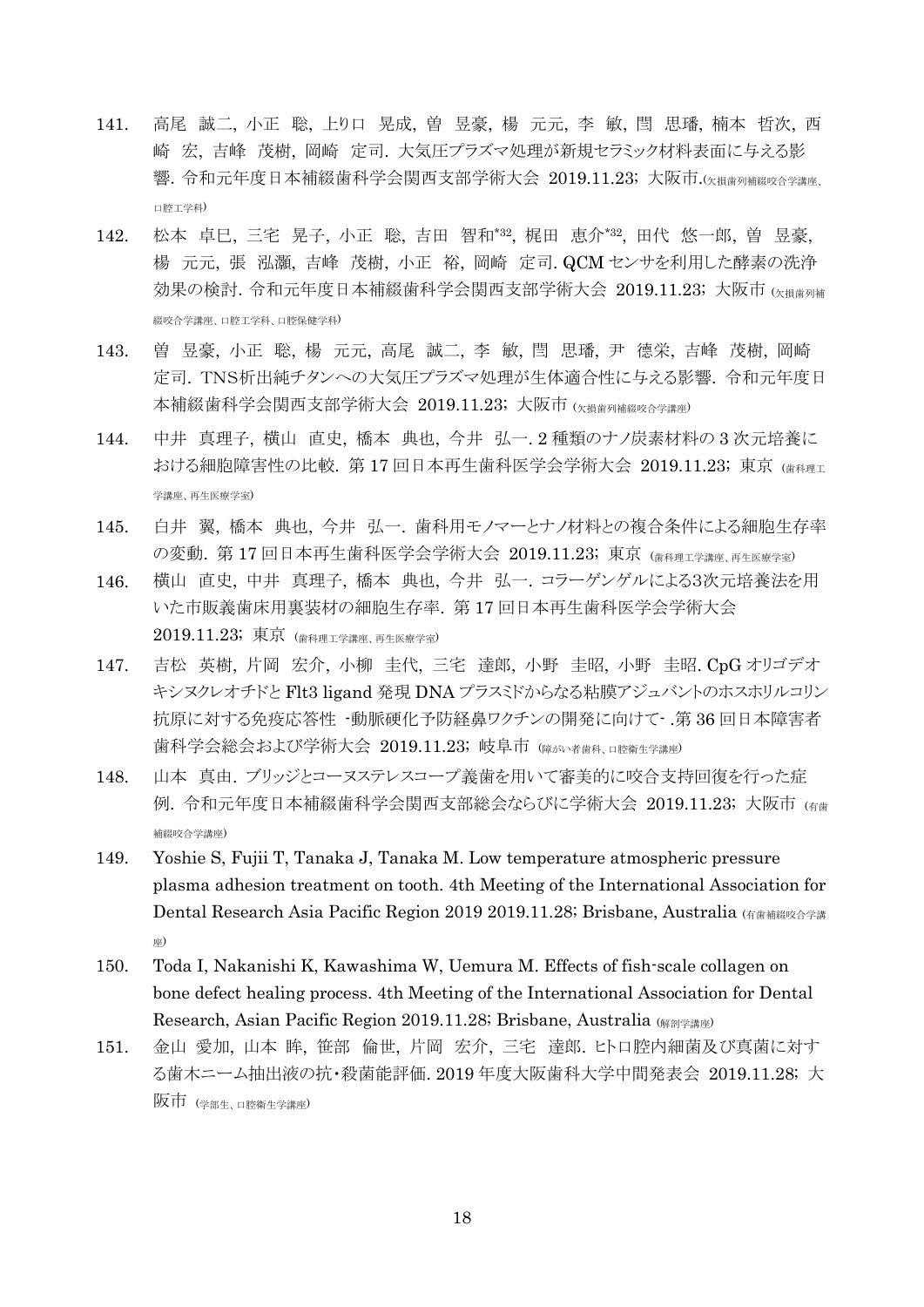- 152. Yamamoto M, Yoshie S, Fukumoto T, Tanaka J, Tanaka M. Evaluation of impression on smile that shows teeth. 4th Meeting of the International Association for Dental Research Asia Pacific Region 2019 2019.11.29; Brisbane, Australia (有歯補綴咬合学講座)
- 153. Iwasaki K. Stem cell transplantation using cell transfer technology for periodontal regeneration and its regenerative mechanism. 4th Meeting of the International Association for Dental Research Asia Pacific Region. 2019.11.29; Brisbane, Australia (中央歯学研究所)
- 154. 糸田 理沙, 山本 真由, 鳥井 克典, 福井 李紗, 柴田 駿亮, 田中 順子, 田中 昌博. 歯 の露出した男性および女性の笑顔が人の印象に及ぼす影響. 日本歯科審美学会 第 30 回学 術大会 2019.11.30; 東京(有歯補綴咬合学講座)
- 155. 福井 李紗, 糸田 理沙, 山本 真由, 鳥井 克典, 田中 順子, 田中 昌博. 歯冠色の違いが 女性の笑顔の印象に及ぼす影響. 日本歯科審美学会 第 30 回学術大会 2019.11.30; 東京 (有歯補綴咬合学講座)
- 156. Maruyama H, Oshima T\*33, Nambu T, Mashimo C, Okinaga T. A model on suppression of horizontally transfered genes in Archaea. 第 42 回日本分子生物学会年 会 2019.12.3; 福岡市 (細菌学講座)
- 157. Kataoka K, Miyake T, Fujihashi K\*29. Systemic and mucosal immune responses to phosphorylcholine (PC) by nasal Flt3 ligand plasmid and CpG ODN as a mucosal DNA adjuvant in ApoE knockout mice. 第 48 回日本免疫学会学術集会 2019.12.13; 浜 松市 (□腔衛生学講座)
- 158. 濵田 吉宏, 本田 義知, 川本 章代, 志水 秀郎, 髙橋 一也. 加齢と血管老化に関する唾 液中バイオマーカーの検出. 第 565 回大阪歯科学会例会 2019.12.14; 枚方市 (高齢者歯科学講座、 中央歯学研究所、内科学講座)
- 159. 黄 安祺, 本田 義知, 高 蓓媛, 劉 海濤, 鄧 信, 黄 尭, 山田 陽一, 馬場 俊輔. ゼラチ ンスポンジへのエピガロカテキンガレートの組み込みはマトリックスプロテアーゼ依存性分解を減 弱し骨形成を増強させる. 第 565 回大阪歯科学会 2019.12.14; 枚方市 (口腔インプラント学講座、中央歯 学研究所)
- 160. 金山 愛加, 笹部 倫世, 山本 眸, 片岡 宏介, 土居 貴士, 河村 佳穂里, 小柳 圭代, 三 宅 達郎. ヒト口腔内細菌および真菌に対する歯木ニーム抽出液の抗・殺菌能評価. 第 565 回 大阪歯科学会例会 2019.12.14; 枚方市 (学部生、口腔衛生学講座)
- 161. 趙 建鑫, 本田 義知, 田中 知成\*1 , 橋本 典也, 松本 尚之. ゼラチンからのリポポリサッカラ イドの放出挙動はラット頭蓋冠臨界骨欠損内における炎症. 第 565 回大阪歯科学会例会 2019.12.14; 枚方市 (歯科矯正学講座、中央歯学研究所、歯科理工学講座)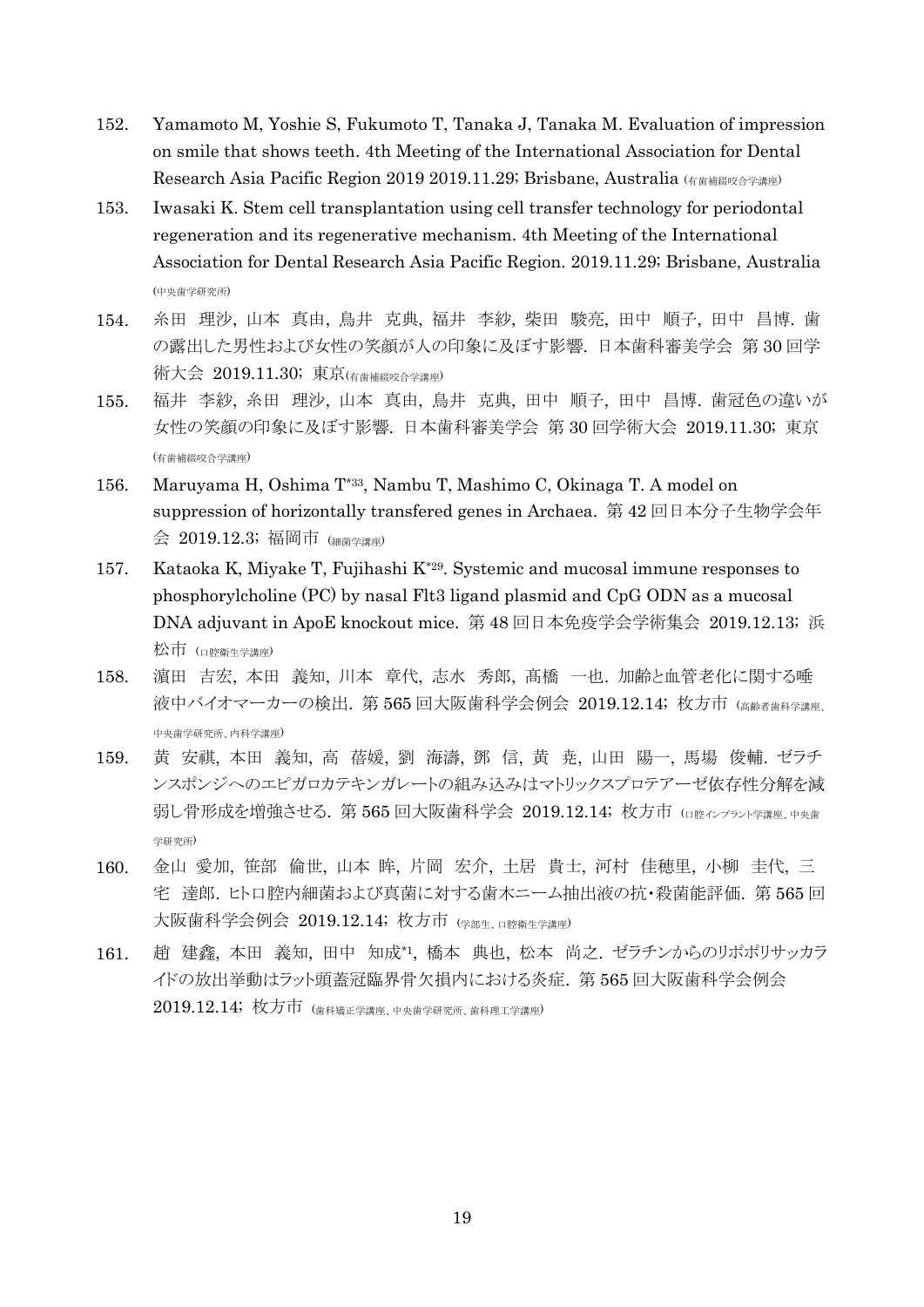### 臨床症例報告

1) 印刷公表

- 1. 藤木 傑. プロビジョナルレストレーションを用いて情報伝達することでスマイルラインとの調和が 得られた前歯部補綴の一症例. 歯科審美. 2019;31(2):92-97.(有歯補綴咬合学講座)
- 2. 坪田 康徳. 下顎右側第二小臼歯欠損部に対してインプラント治療を行った1症例. 日本口腔 インプラント学会誌. 2019;32(1):E55-56.(ロ腔インプラント学講座)
- 3. Harada K, Nagata S, Shiraishi A, Shinonaga Y, Iseki T, Arita K. Marsupialization is the optimal treatment for odontogenic keratocyst in pediatric patients. Pediatric  $\emph{Dental Journal.}$   $2019;29(1):42$ -47. $\textrm{O(N)~R}$ 嫩科学講座、口腔外科学第一講座)

### 2) 学会発表

- 1. 藤井 智子, 本橋 具和, 正重 裕一, 蝿庭 秀也, 大西 祐一, 飯田 拓二, 松本 尚之, 中 嶋 正博. インプラント治療がなされた高齢女性に顎矯正手術を行った 1 例. 第 28 回日本顎 変形症学会総会・学術大会 2019.6.8; 東京 (口腔外科学第二講座、歯科矯正学講座)
- 2. 西村 貴子, 保井 純枝, 柳田 二美, 池田 まりあ, 谷口 真結子, 林 久惠, 三上 優, 有田 憲司. 先天性梅毒に罹患した1例 第57回日本小児歯科学会 2019.6.10; 札幌市 い児歯科学講 座)
- 3. 森 悠衣\*34 , 窪 寛仁, 藤井 智子, 中野 宏祐, 本橋 具和, 岩崎 春美, 中嶋 正博, 覚道 健治. 閉口障害を契機に診断された重症筋無力症の 1 例. 第 32 回日本顎関節学会総会・学 術大会 2019.7.28; 東京都 (口腔外科学第二講座)
- 4. 田中 秀和, 阿部 洋子, 今瀧 梨江, 河合 咲希, 永田 幸子, 園本 美惠, 三上 優, 永石 千琴, 原田 京子, 有田 憲司. 根尖からの排膿および歯根吸収を認めた完全脱臼した外傷歯 の長期観察例. 第 38 回日本小児歯科学会近畿地方会大会および総会 2019.10.6; 吹田市 (小児歯科学講座)
- 5. 小佐々 康, 篠永 ゆかり, 人見 さよ子, 西村 貴子, 池田 まりあ, 青木 翔, 奥野 真江, 加々美 恵一, 竹村 美智子, 原田 京子, 有田 憲司. 齲窩を有する埋伏低位乳歯に対する 長期対応例. 第 38 回日本小児歯科学会近畿地方会大会 2019.10.6; 大阪市 (小児歯科学講座)
- 6. 阿部 洋子, 篠永 ゆかり, 人見 さよ子, 園本 美惠, 有田 憲司. 著しい臼歯部開咬を呈する 皮膚弛緩症の疑いのある摂食嚥下発達障害児の 1 例. 第 36 回日本障害者歯科学会総会お よび学術大会 2019.11.24; 岐阜市 (小児歯科学講座)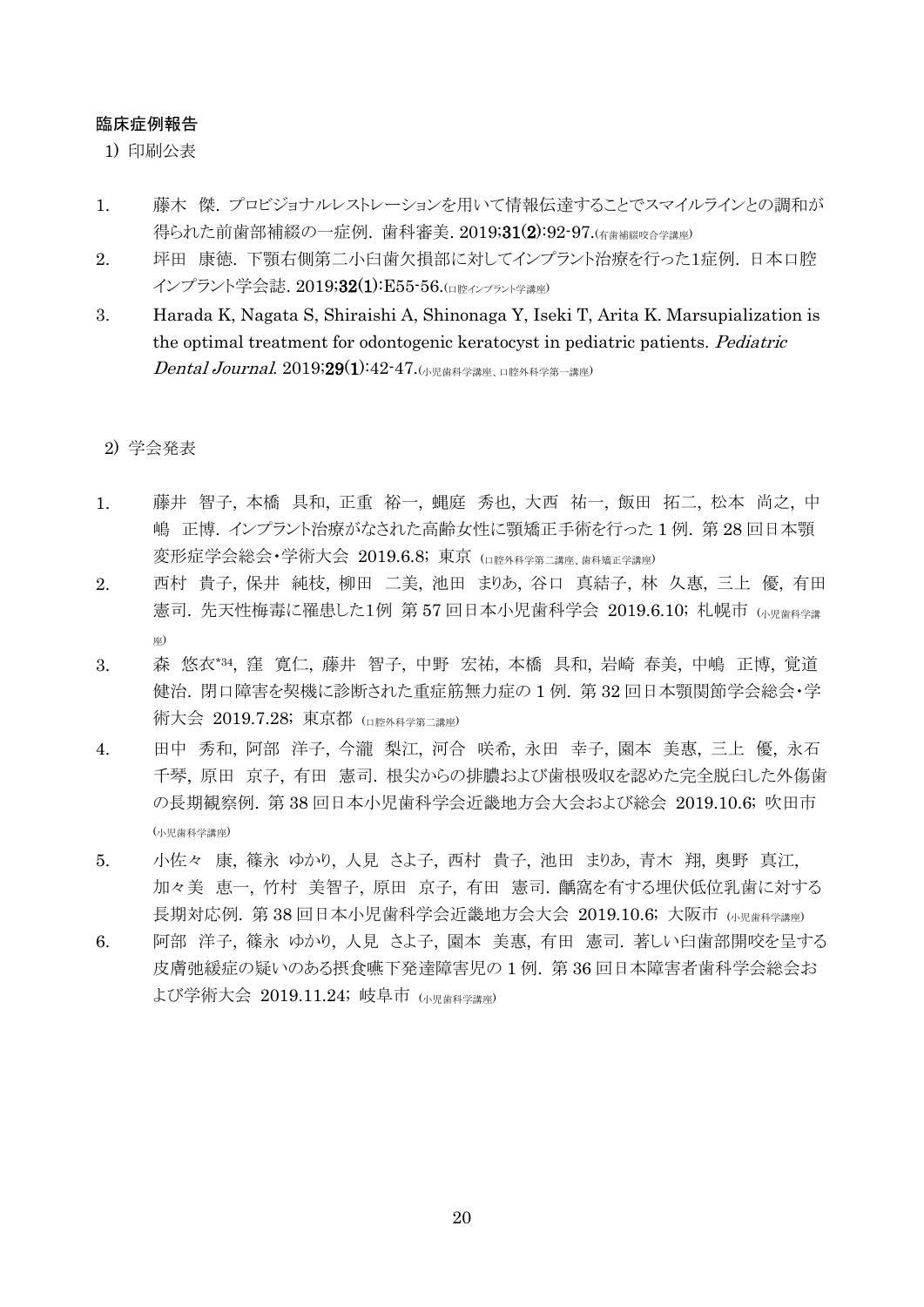#### 総説

- 1. 田口 洋一郎, 嘉藤 弘仁, 山脇 勲, 山内 伸浩, 梅田 誠. 高血糖状態が歯周組織再生療 法やインプラント補綴治療における硬組織再生治療に及ぼす影響. 内分泌・糖尿病・代謝内科. 2019;48(2):142-148.(歯周病学講座)
- 2. 田村 功. Stomatology-「口腔科学への再挑戦」- 大阪歯科大学 中央歯学研究所報.  $2019; (11):35-39$ .(口腔解剖学講座)
- 3. 三宅達郎. 自分の臨床研究に適した尺度を開発してみよう 大阪歯科大学 中央歯学研究所 報.  $2019(11):40-47$ .(口腔衛生学講座)
- 4. 中嶋正博. 顎変形症治療に関わって 大阪歯科大学 中央歯学研究所報. 2019;(11):48-56.(□ 腔外科学第二講座)
- 5. 田口 洋一郎, 山内 伸浩, 嘉藤 弘仁, 梅田 誠. Light Emitting Diode を用いた硬組織再 生治療への応用. 日医レ. 2019;40(1):35-40.(歯周病学講座)

## 著書

1. 富永 和也 歯界月報 兵庫県 兵庫県歯科医師会. 2019(ロ腔病理学講座)

| *1 京都工芸繊維大学 |
|-------------|
|-------------|

#### \*2 桜桃歯科

\*3 アステリア株式会社

\*4 日本歯科大学 生命歯学部 口腔外科学講座

\*5 大阪市立工業研究所

- \*6 大阪大学 産業科学研究所
- \*7 京都大学 ウイルス・再生医科学研究所
- \*8 Sichuan University
- \*9 厚生労働省
- \*10 静岡県立大学
- \*11 熊本大学大学院 生命科学研究部 生体機能病態学講座
- \*12 石川県立大学 生物資源工学研究所
- \*13 岡山大学 医歯薬学総合研究科 生体材料学分野
- \*14 産業技術総合研究所
- \*15 ㈱アイディエス
- \*16 大阪市健康局 健康推進部
- \*17 大阪大学大学院 歯学研究科
- \*18 ミヨシ油脂株式会社